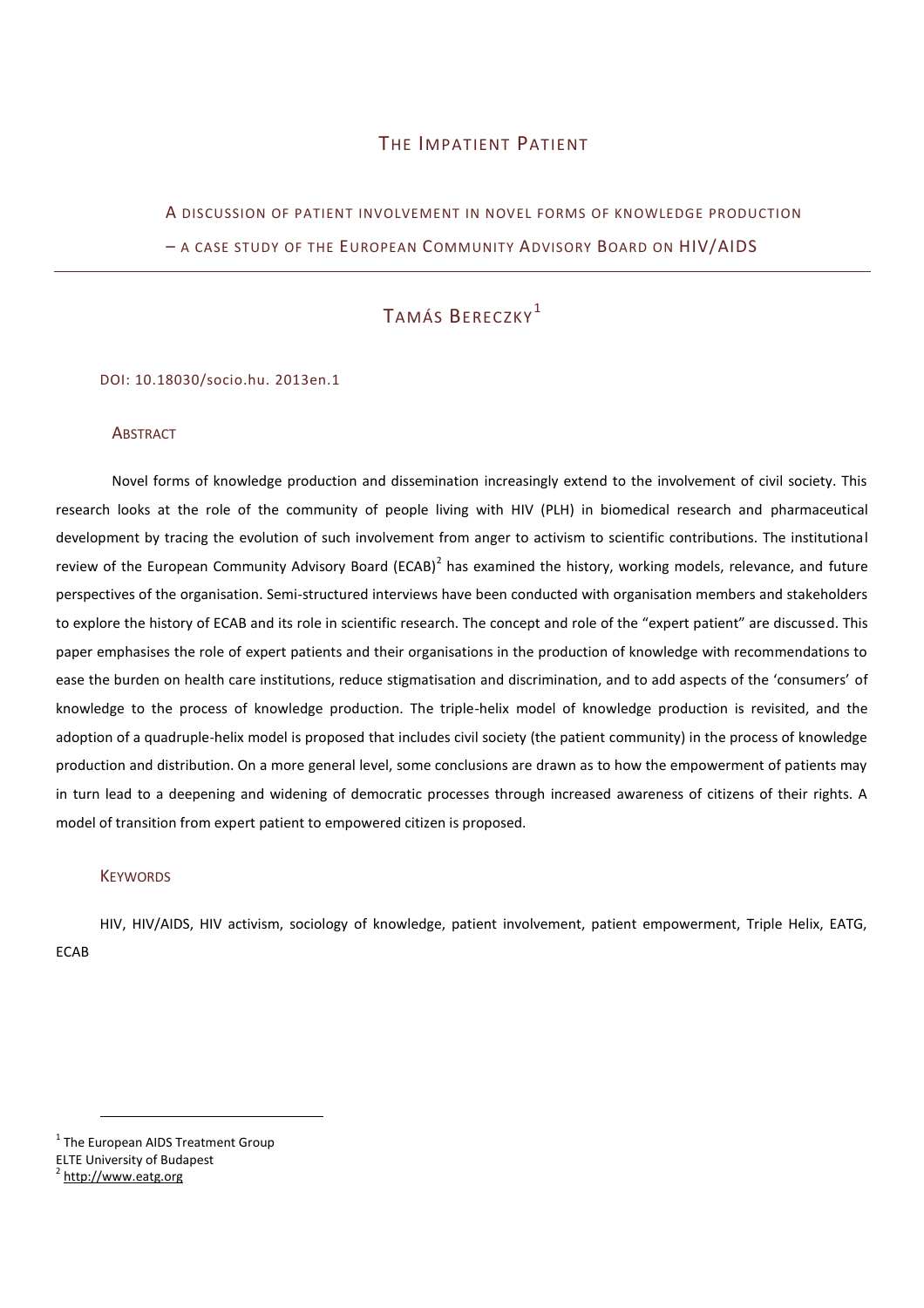#### **INTRODUCTION**

In 2011, the WHO estimated the number of people living with HIV in Europe to be around 2,300,000.<sup>3</sup> Even if it has become a manageable disease, HIV infection remains incurable, and leads to AIDS-related illnesses and death, if left untreated. Although the spreading of the disease has slowed globally, there is a clear increase in the number of new infections, especially in the East European region, with almost 30,000 new diagnoses in 2012, $^4$  as shown by recent data from the European Centre for Disease Control. The key affected populations include men having sex with other men, young adults of all sexual preferences, and injecting drug users. Some of these groups qualify as difficult to reach, either because of their socio-economic status (e.g. sex workers, injecting drug users) or because of stigmatisation and discrimination that isolate them from mainstream information sources. Although antiretroviral therapy (ART) is relatively widely available in the European region, there are serious gaps in access to treatment even in high-income countries.<sup>5</sup>

The dissemination of relevant information on treatment and prevention is the responsibility of health-care systems; however, involvement of the community of people living with HIV (PLH) in this process has been paramount for more than two decades simply because of the sheer size of the task. Wienold (1997: 21) provides a thorough description of the early history of HIV/AIDS activism and patient involvement in Europe "[f]rom the streets and from public action, patient pressure has over time been transferred to the meeting rooms of Community Advisory Boards in numerous forms". Wienold outlines the process of how the (initially) politically motivated process of activism transgressed into, pressurized and then infiltrated the world of pharmaceutical research.

#### FROM PATIENT TO EXPERT PATIENT TO CONSUMER

Anderson *et al.* (2010) point out that receiving a HIV diagnosis causes shock and stress and leads to a "biographical disruption" for most persons. In their thorough and in-depth analysis, Tsarenko and Polonsky highlight that any life-changing illness, such as HIV, is an undesired "possession" that "people accept to varying degrees", i.e. integrate into their identities (2011: 465). They describe that, while identity transitions can be very different from person to person, the positive framing of the experience is also important for health outcomes, and they recommend focusing on the "new life" rather than aspects of loss (Tsarenko and Polonsky, *ibid*).

Becoming a treatment activist (or expert patient) takes time (Wienold, 2003) and effort, and one part of this process is intra-psychic elaboration of stigmatisation and discrimination, which often turns into anger, and then into determined effort. In a former research, this author interviewed several peer helpers and treatment activists living with HIV (Bereczky, 2011, in publication). One of the key findings documented was how internalised fear and frustration caused by the disease and stigma could be turned around into positive, productive work. Patient organisations epitomise this process of "positive transition," as also suggested by Tsarenko and Polonsky.

<sup>&</sup>lt;sup>3</sup> [http://www.euro.who.int/en/health-topics/communicable-diseases/hivaids/data-and-statistics,](http://www.euro.who.int/en/health-topics/communicable-diseases/hivaids/data-and-statistics) last accessed on 25.11.2013.

<sup>&</sup>lt;sup>4</sup> [http://ecdc.europa.eu/en/healthtopics/aids/Pages/infographics.aspx,](http://ecdc.europa.eu/en/healthtopics/aids/Pages/infographics.aspx) last accessed on 30.11.2013.

<sup>&</sup>lt;sup>5</sup> [http://www.who.int/hiv/data/ARTmap2013.png,](http://www.who.int/hiv/data/ARTmap2013.png) last accessed on 25.11.2013.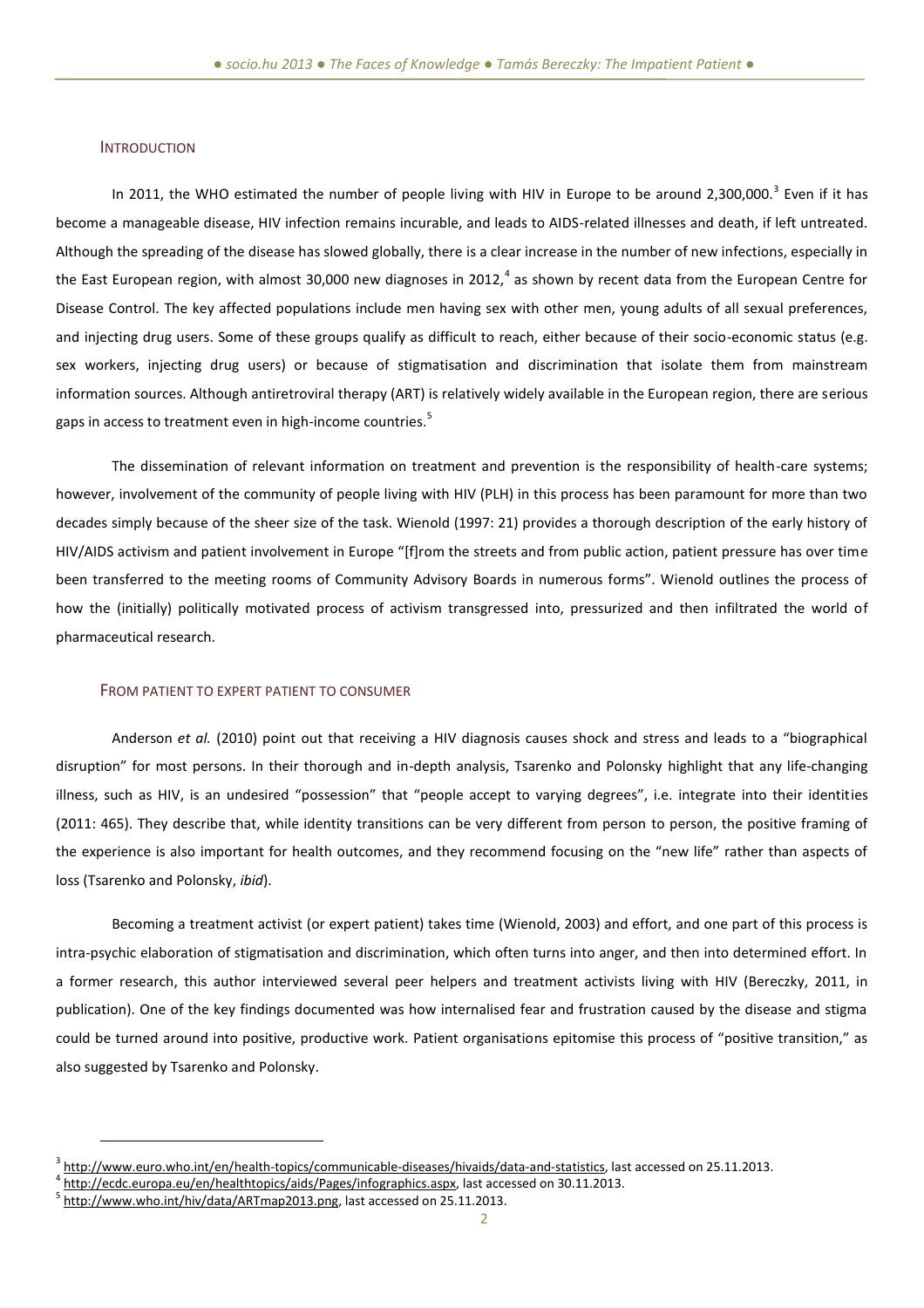Consequently, there may be different pathways towards integrating HIV into one's identity. One of the alternatives is the way of the "expert patient" (Kielmann and Cataldo, 2010). Expert patients are people living with a medical condition who become highly educated about their disease and work as active contributors to the provision of health-care services, psychosocial support, advocacy and policy services to other patients. More and more patients in different disease areas organise themselves into patient organisations: the European Patients' Forum, the umbrella organisation for patient organisations in the EU currently includes 61 patient organisations representing 150 million patients from different disease areas.<sup>6</sup>

Tsigas and Magee describe three typical forms of patient organisation:

(1) providing emotional support and information to patients;

(2) collective work to influence public policy through advocacy;

(3) medical research organisations by patients focusing on translational research and research gaps (2011: 524).

Tsigas and Magee also identify the following areas for the meaningful intervention of patient organisations (patient advisory boards) in the biomedical research and regulatory (political) processes (2011: 527):

- enhancing patient awareness;
- enhancing the provision of education and training;
- supporting research, building the science base and accelerating knowledge translation;
- overcoming barriers to accessing care and high-quality care;
- changing perceptions of the disease;
- influencing public policy;
- increasing collaborations within and between the public and private sectors.

Henderson and Henderson point out the importance of recognising patients as informed consumers of health-care services – a concept that is increasingly present in health-care approaches in the West. They also point to the importance of admitting the 'everyday knowledge' of patients into the process of consideration about biomedical research (2010: 613). They highlight the fact that "the addition of everyday knowledge to the communication process between patients and health professionals would contribute to […] a more informed decision-making process" (2010: 615). Discussing the balance of power between patients and health professionals (2010: 614), they also emphasise that the knowledge of the patient is not considered when making decisions about their health care, which may lead to dissatisfaction, and ultimately, weaker results.

The European Medicines Agency (EMA) has already recognised the importance of involving patients and consumers of medicines and medicinal products in the regulatory process. The EMA very consciously also tries to become and remain a driver of innovation, this being one of its declared objectives.<sup>7</sup> The Committee for Medicinal Products for Human Use (CHMP) of the

<sup>&</sup>lt;sup>6</sup> [http://www.eu-patient.eu/Members/,](http://www.eu-patient.eu/Members/) last accessed on 25/11/2013.

 $^{7}$  [http://goo.gl/5UzesQ,](http://goo.gl/5UzesQ) last accessed on 25 September 2013.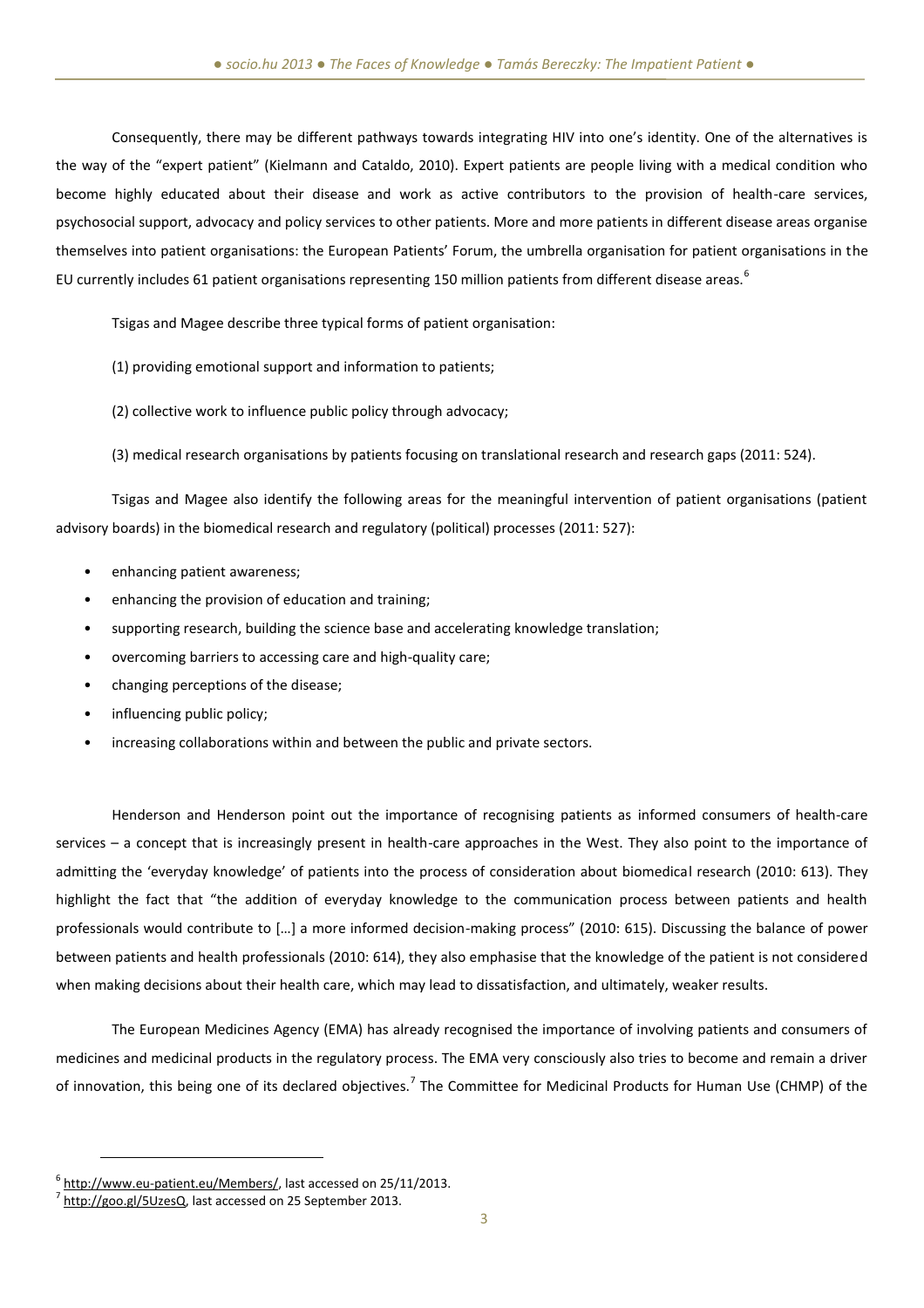EMA includes an important vehicle of patient involvement: the Patients' and Consumers' Working Party<sup>8</sup> (PCWP), which currently works with representatives from 19 patient organisations.

Caldon *et al.* discuss the involvement of 'consumer groups' (where they also include patient groups/organisations) in cancer research in the UK (2010: 547). They admit that: "Consumers should be regarded as an expert resource and equal members of the research team […] [this would add] depth to data interpretation" (2010: 550). However, the literature on patient involvement in biomedical research and treatment activism in Europe is scarce. The compilation of a relevant bibliography with a broader perspective could be of interest for further research.

#### THE TRIPLE- AND QUADRUPLE-HELIX MODELS OF KNOWLEDGE PRODUCTION

Leydesdorff and Zawdie (2010) give a detailed description of the triple-helix model of innovation and knowledge production. Contrasting with national innovation systems, they describe the triple helix of interaction between government, university and industry as "a recursive interaction system underlying the knowledge-based economy" (2010: 789). They point out that the triple helix provides a model that can explain the dynamics underpinning innovation systems in a geographically less constrained and more competitive global economic environment.

Discussing the triple-helix model as described by Etkowitz and Leydesdorff, Kotsis and Nagy underline how the closeness and intensity of the cooperation between these three institutions define the dynamics of the innovation systems of a country, region or industry. The triple helix is at once an analytic and normative model. Kotsis and Nagy also refer to it as a tool that helps describe the relationship of governments to universities and industries (2009: 123).

Oberman Peterka *et al.* include the civil society in the triple-helix model, albeit in parentheses and as part or constituent of the 'industry' arm of the model (2012: 869). The discussion of the possible implications of cultural differences between the partners involved does refer to the social development implications of the triple-helix model, but completely ignores the possible role of the civil sector in this process.

<sup>&</sup>lt;sup>8</sup> [http://goo.gl/9mEq85,](http://goo.gl/9mEq85) last accessed on 25 September 2013.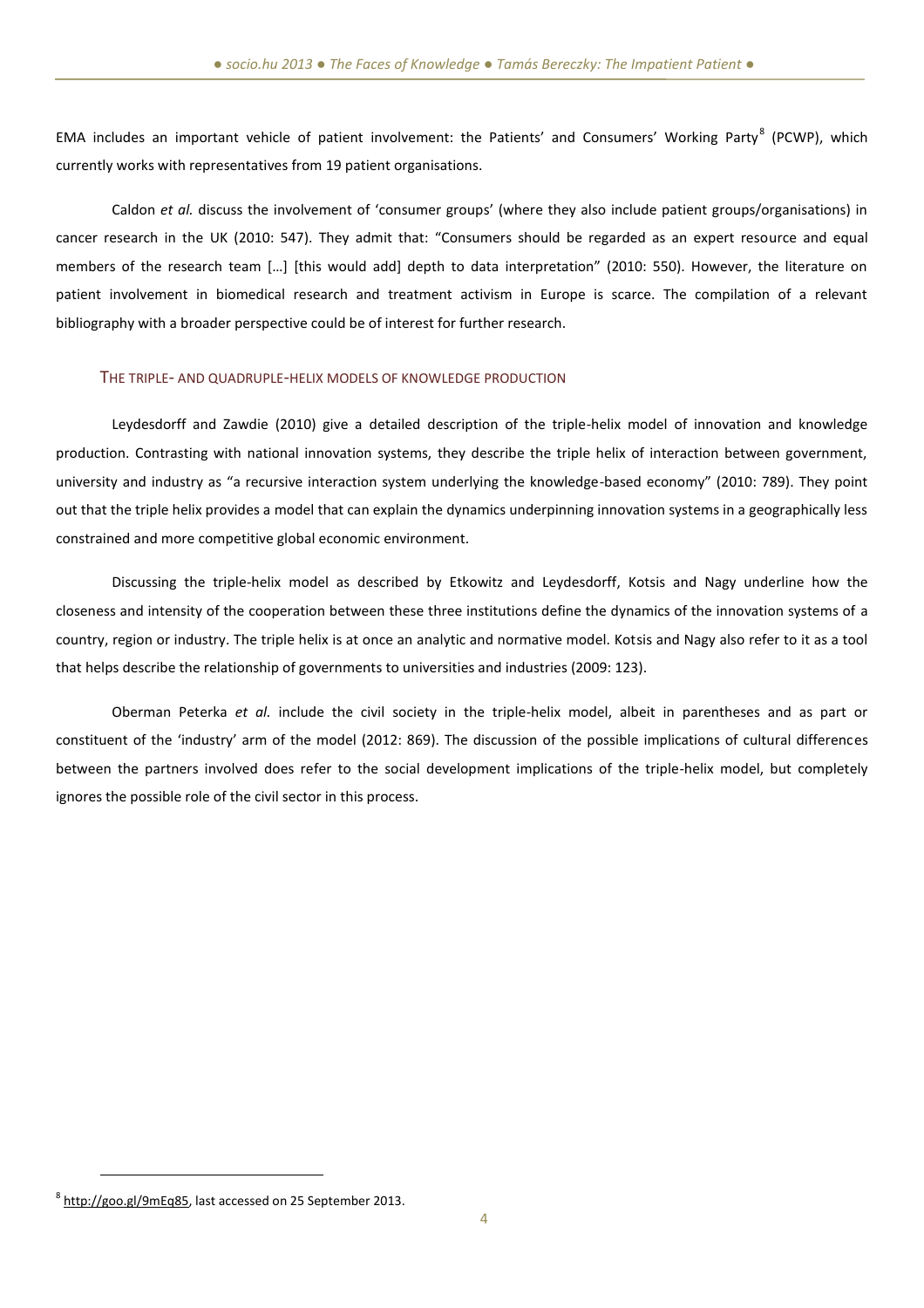

# The triple helix model

When discussing Mode 3 Knowledge Production Systems, Carayannis and Campbell describe knowledge production as both a top-down process through government, university and industry policies, and a bottom-up process stemming from civil society (2012: 3). By adding civil society to the classical model, they introduce the concept of a 'quadruple helix' (2012:13) that includes the media- and culture-based public, and the civil society. This implies a higher level of integration of the public into advanced innovation systems.

Lindberg *et al.* (2012) use the example of Women Resource Centres in Sweden and Europe to demonstrate the expansion of the triple-helix model by adding another helix of the civil society (women's groups, in their case). They refer back to the theoretical frame of Creative Knowledge Environments as work settings in which people generate new knowledge on the basis of the causality between creativity, knowledge development and innovation (2012: 46). They conclude that the WRC model is a practical implementation, or rather manifestation of the theoretical quadruple helix model described by Carayannis and Campbell (2012: 47). They also refer back to MacDonald and Maldonado (*ibid.*) to state that the inclusion of NGOs, citizen groups, associations and think tanks in the 'helix model' is essential in order to make it complete.

#### **PURPOSE**

The original terms of reference defined two key purposes of this study:

(1) to map out and describe the history and evolution of the European Community Advisory Board; and

(2) to explore its contribution to biomedical research, pharmaceutical development, and knowledge production in the field of HIV/AIDS.

This paper discusses the outcomes of the second part of the study, with a brief description of ECAB's history where relevant. The study aims to enrich the discussion about current models of knowledge production, with particular regard to the triple-helix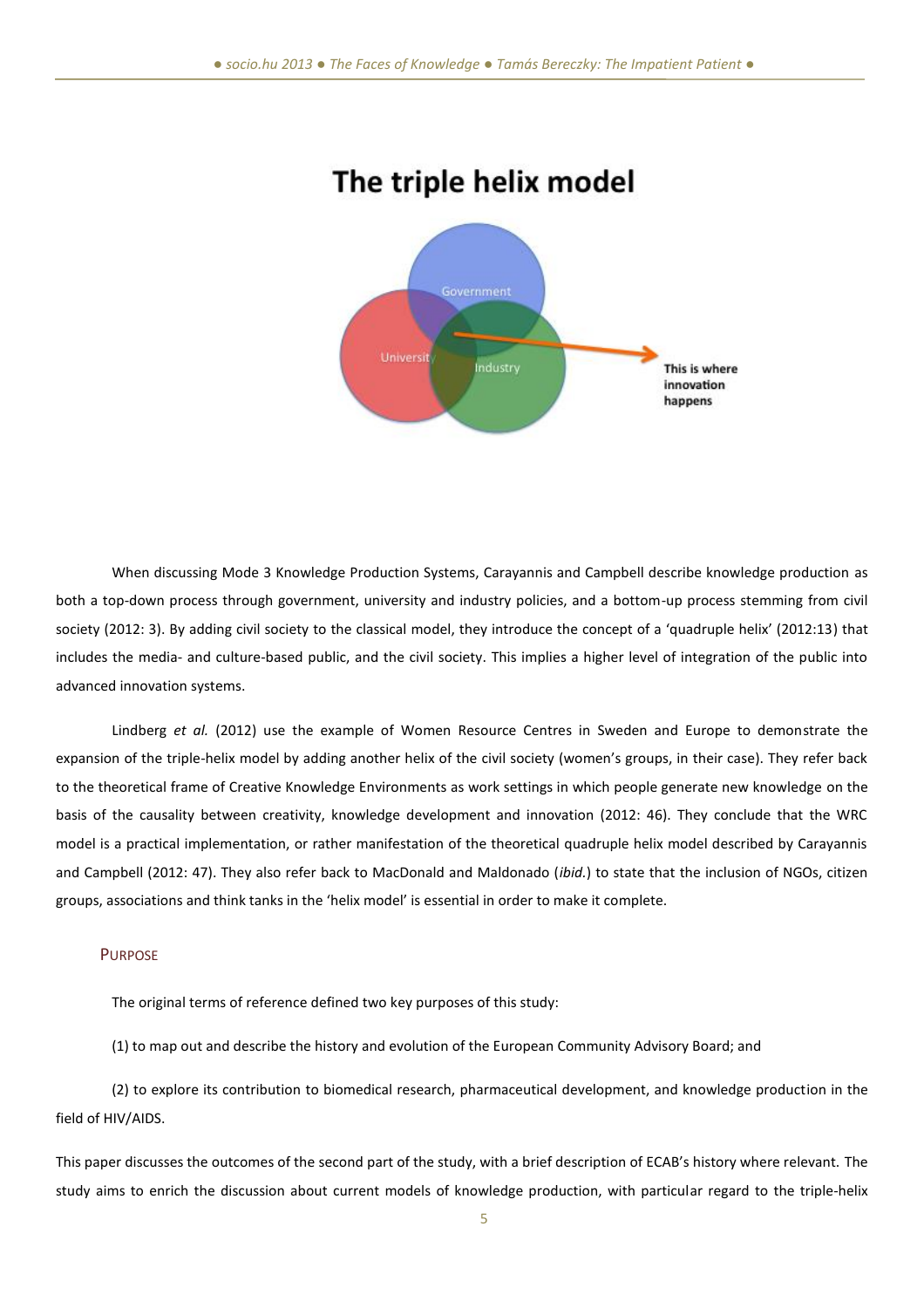model. Qualitative interviews were used to explore the experience of participants in the work of this organisation about its contributions to knowledge production processes. The more conscious use of patient organisations and civil involvement in translational biomedical research promises more patient-centred and health-focused outcomes, which in turn lead to better health outcomes, and the empowerment of the patient community. ECAB and its work provide a unique example for this type of involvement. Another distinct aim of the study is to improve the processes and work of ECAB in the longer term.

#### **METHODS**

The study was carried out between June 2012 and May 2013. The sampling frame was defined by the terms of reference. Participants were selected on the basis of their involvement in ECAB's history and work. Former chairpersons of the organisation, founding members and the Scientific Officer of EATG were included. Care was taken to ensure a good geographical distribution of the sample, however, this was not always successful. Countries covered included Bulgaria, Croatia, Denmark, France, Germany, Greece, Italy, Israel, Netherlands, Portugal, Russia, Switzerland, and the United Kingdom. Members from other countries have not usually been involved in the work of ECAB long enough to be able to reflect on the historical evolution or achievements of the organisation.

Semi-structured interviews were requested from 27 participants. Two requests were declined; four participants did not provide answers or a formal refusal to participate. In total, 11 interviews were conducted, while 10 participants opted to reply to the interview questions in writing. Out of 21 respondents of the completed interviews, 19 were living with HIV, and all have been working in the field of HIV/AIDS activism and/or research for at least five years. The socio-economic status of the respondents was not captured. Interviews were about 60–90 minutes long, conducted over the telephone and/or Skype (VoIP) and recorded, transcribed, and edited for grammar and clarity. Transcripts were anonymised, names changed and all personal details were removed that would allow identification.

Written responses and interview transcripts were collated into a unified corpus and transformed into a codebook along key common topics. No specific quantitative analysis was applied to the dataset; rather the researcher looked at the contents of the interviews and the meanings represented. The coding was conducted by a team of two researchers. Key common elements of the narratives provided by the participants were filtered and interpreted, then combined into a common narrative. No software tool was used for the analysis; however, basic considerations for a standard manual discursive analytical approach were applied following guidelines described by Potter and Wetherell (1987). Cases of ambiguity or doubt were resolved by the researchers through discussion; and in one particular case, triangulation with a third researcher was used to elicit the meaning of a particular segment.

There were several shortcomings of the interview process. Interviews conducted over the telephone or VoIP lack the personal intimacy and directness of personal meetings; however, the geographical diversity of the sample of participants and budget limitations forced the researcher to conduct interviews over telecommunication media. All interviews were conducted in English, while most participants were not native English speakers. The research team had to pay special attention to the interpretation of fragments and grammatically ambiguous utterances.

6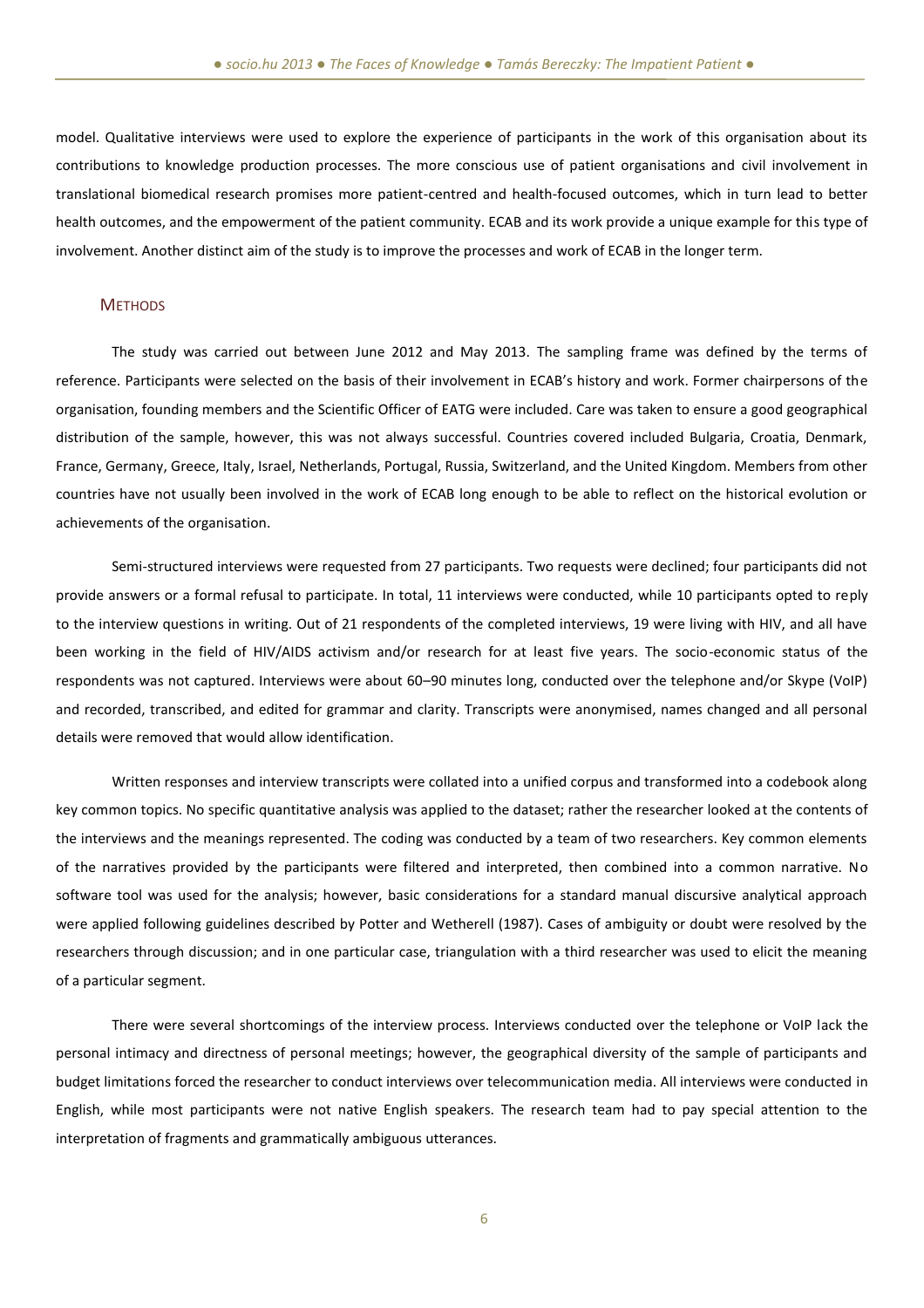A set of 14 questions was used with all participants. The questions covered the history of ECAB, a short SWOT analysis, vision and recommendations for the future of the organisation, and the personal experience of being involved in ECAB's work. Questions were sent to the participants by email in advance with ample time allowed for them to prepare.

The interviews also included specific questions on the strengths, weaknesses, opportunities and threats (SWOT analysis) of ECAB and its work. Analysed in a separate paper, the statistical evaluation of the SWOT analysis is therefore also informed by the responses of interview participants.

### ETHICAL CONSIDERATIONS

Informed consent was obtained from all participants: they were specifically asked at the beginning of the interview to give their consent to participation. The Board of Directors of the EATG passed a separate resolution, approving the conduct of the study within the organisation on the basis of its terms of reference. Participants were thoroughly briefed and debriefed about the nature of the study, its purpose and the methods used. Participants were allowed to withdraw from the study any time they wished. The name and email address of the supervisor (EATG Scientific Officer) was provided to the participants. One's membership in a voluntary HIV organisation can be a sensitive issue, as HIV is still associated with stigmatisation and discrimination. Therefore, no demographic data were captured, to avoid any possibility of identification, and different participants are numbered when quoted from their interviews (P1-21). Most of the selected participants are 'out' about their HIV status and have been working in the HIV field as peer helpers for several years. The researcher also works as a peer helper in the same organisation, which created a sense of solidarity and confidence. All data were anonymised. Analysis of the data and quotations from the interviews were edited so that the identity of the respondents cannot be discerned. Original recordings of the interviews were stored in password-protected files after transcription. Personal details that allow identification were not recorded or divulged. Transcripts are kept on a separate storage device where only the researcher can access them. The researcher prepared transcripts of the interviews; no outside person was involved at that stage.

The Code of Ethics and Conduct of the British Psychological Society<sup>9</sup> was respected.

#### Disclosure

 $\overline{a}$ 

The author of this paper worked under contract as an independent researcher for the duration of the project, while also participating in the work of ECAB as a member. During the research project, the author was required to regularly consult the project supervisor, and external referees were involved to make sure that the viewpoint of the researcher was not biased.

<sup>&</sup>lt;sup>9</sup> [http://www.bps.org.uk/what-we-do/ethics-standards/ethics-standards,](http://www.bps.org.uk/what-we-do/ethics-standards/ethics-standards) last accessed on 23.12.2012.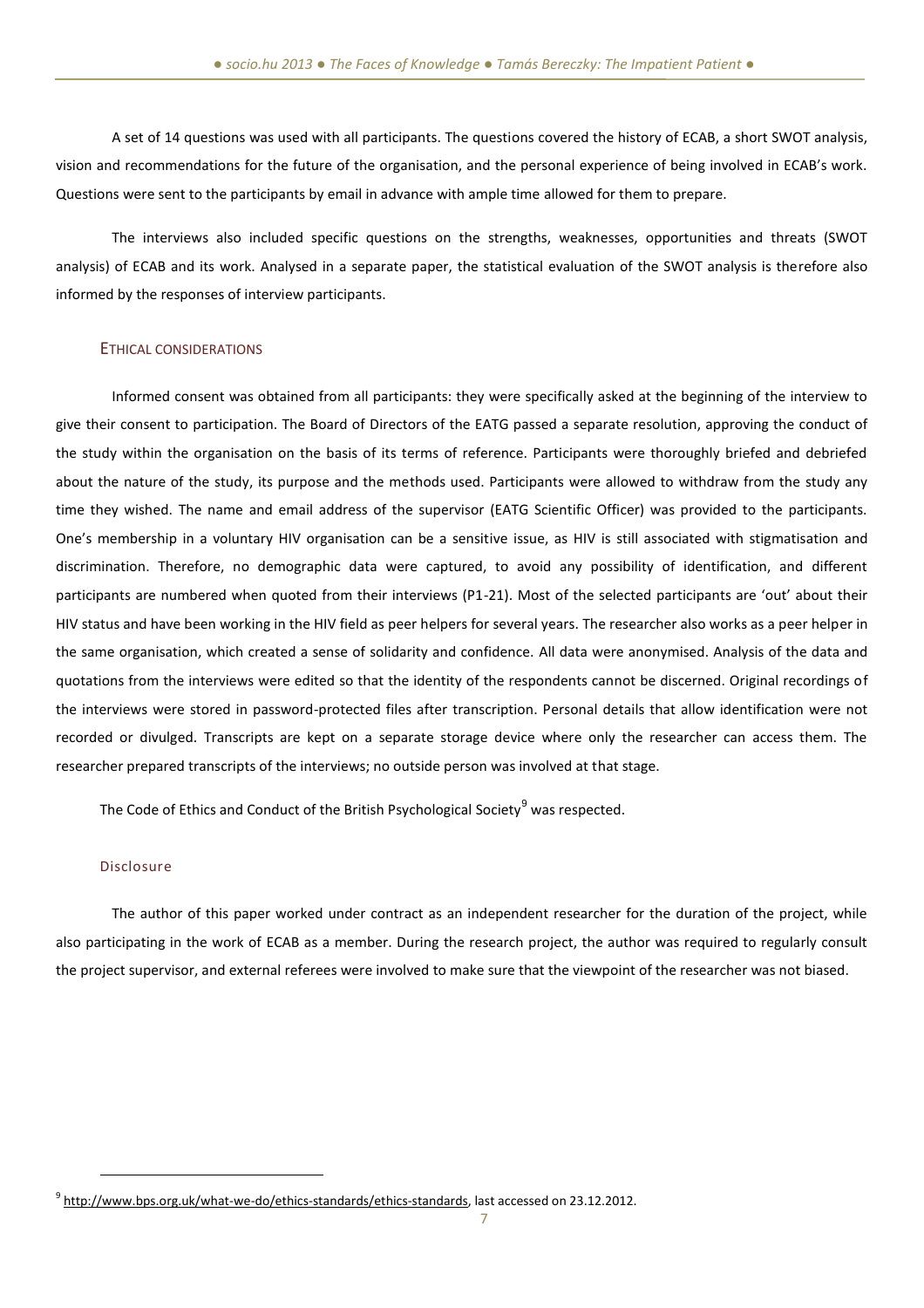#### RESULTS

#### From anger to activism

One of the key findings of this research is how the history of ECAB and patient involvement is rooted in anger and frustration caused by sluggish drug development, and the lack of political will to tackle the HIV epidemic, even in developed countries. This factor of anger renders the entire process 'politically' motivated, but it also points out another important factor: the will to survive as an essential drive behind the birth and then continued work of patient involvement and empowerment.

Discussing this phenomenon, one respondent said: "The will to survive definitely helps with the motivation of getting people involved. I think it's more on the personal level and less on the institutional level that you would have it. Maybe in the beginning, when EATG was started, it was more […] the death threat was so pervasive. It is still a good motivator for individual members to get involved. I think in regions where access is less than optimal, like in the East, this can still be a good motivator. But in Western Europe, it is probably a mixture, it is a lot less important I guess." (P12)

From the earliest days of treatment activism fuelled by frustration and anger and the unethical conduct of clinical trials (where patients were encouraged not to take their drugs, to find out whether they were in the placebo arm), incensed by neglect from the federal government of the US (Wienold 1997: 18), there is a clear line of history explaining how activism crossed from the US to the UK, and then to the European continent.

A rudimentary form of patient meetings was instituted by the EATG before 1997. One founding member remembers: "Since its implementation in 1992, EATG has had meetings with pharmaceutical companies to receive information on research/drugs in the pipeline, discuss trial designs, and (partially) also marketing strategies. […] This happened mostly when a problem came up [...]." (P2)

"ECAB was created by a new generation of HIV activists who 'came into power' in 1996 at the time of the arrival of protease inhibitors, with people such as François Houÿez, Raffi Babakhanian, Emmanuel Trenado, Simon Collins, Filippo von Schlösser and many others ..." (P2, pointing out one of the founding members). Spilling over from the United States to Europe, this politically motivated push was largely rooted in the gay civil-rights movement. "This is linked to the fact that it was mostly the gay community in the USA – layers of society where people were educated in and related to the civil-rights movements and trained in politics" (P5, pointing out that the original movement was motivated by gender and class inequalities). "We were at a time of crisis, and people were dying" (P6, recalling a former chair of the organisation – a point that is stressed by several respondents). The "will to survive" is recognised as one of the key drivers behind the establishment and operation of the organisation.

There is tension between the original drive and mission behind ECAB (the will of patients to survive), and the current societal environment (discourse) that ECAB has to work in. This phenomenon is exacerbated by more conscious and targetoriented communication strategies of pharmaceutical companies, which are in search of more lucrative areas of development than HIV/AIDS. Nevertheless, the benefits have an effect in the background – they need to be brought to the surface and made conscious to all stakeholders through targeted communication strategies. Even if weakened, the original concept of Thorne (in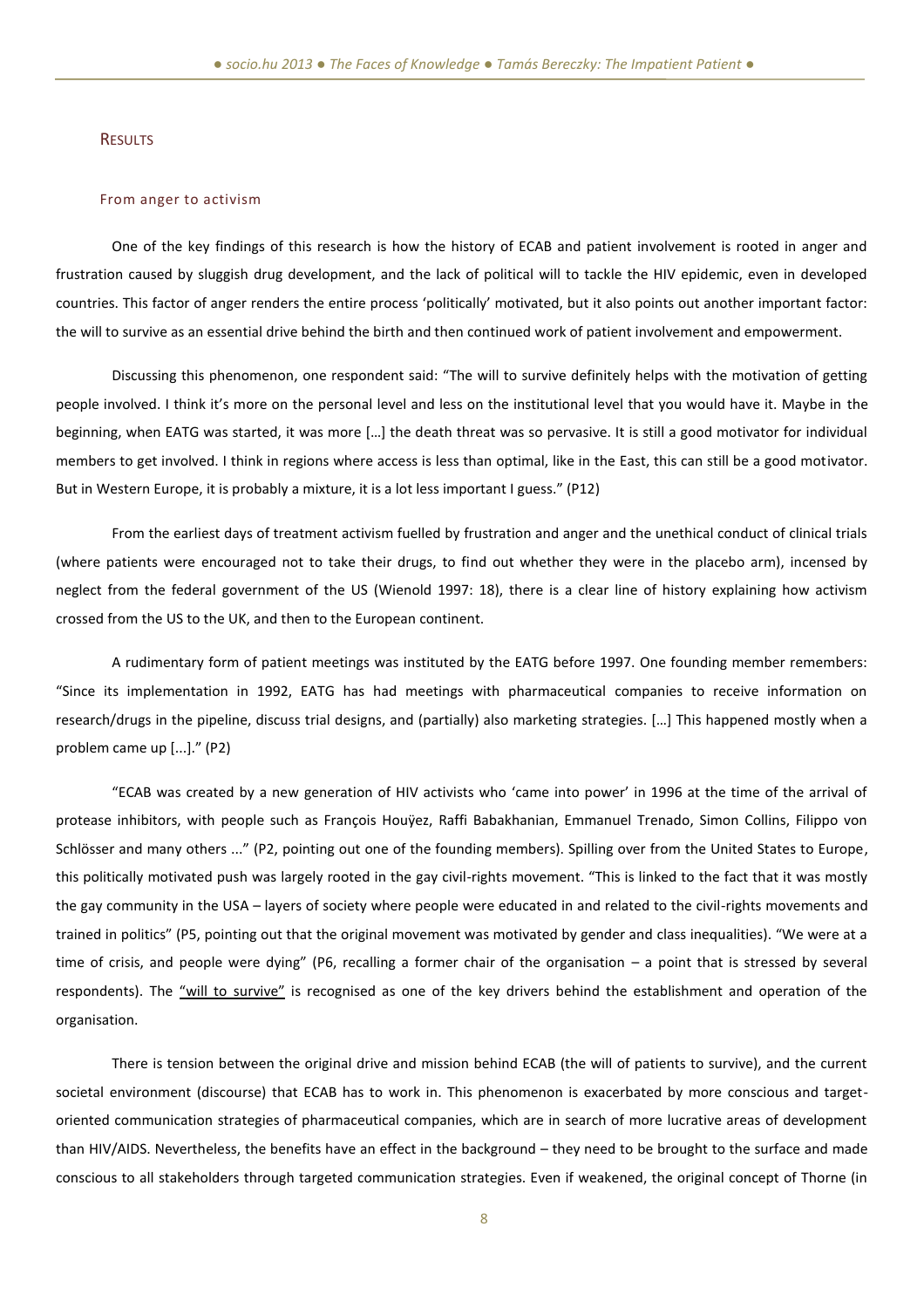Wienold 1977: 45) about "aggressive patient involvement" remains key, and a factor that ECAB and other patient organisations can and should foster as a living tradition.

#### Knowledge and experience

Another key topic featured in the respondents' narratives was about the wealth of knowledge and experience concerning HIV/AIDS accumulated in and embodied by the organisation. "ECAB has a collective knowledge and memory which far surpasses many of those doctors who come and meet with us. That's why ECAB can be very useful to them. This is what [pharmaceutical companies] benefit from. They also want to meet the people who take their drugs!" (P12, a former ECAB chair).

Another member recalls:<sup>10</sup> "What was quite new and unusually effective in HIV advocacy, however, was its engagement with science. We're not unique in this: the environmental movement and some other areas of health activism also depend on activists who are either activist-researchers or who, more often, teach themselves science in order to use it as a campaigning weapon and to debunk bullshit [*sic*]. What distinguished AIDS activism from these others has been the intensity of its urgency – it has been a movement of dying people – and the relative speed and success with which its most urgent aim was achieved, namely drugs for HIV." (P9)

A former chair of the organisation describes how the initial political motivation led to the conscious accumulation of relevant knowledge: "Initially it was about speed, that the drugs are registered as fast as possible. At one point, more members, more issues, more drugs [were there] as well; we could look into ethics, the representation of specific populations in clinical trials, inclusion of IDUs, human-rights issues ..." (P5). This process of self-education remains key in the work of the organisation, and it is in line with the concept of self-organising 'user communities' as described by Carayannis and Campbell (2012: 37).

#### Pride in work and achievement

The third most prevalent topic was the pride associated with the results and achievements of the organisation.

The original roots of the European Community Advisory Board are in the so-called Community Constituency Groups (also referred to as Community Clinical Consultancy Groups [CCCG]), which were mostly established or called forth by pharmaceutical companies or national regulatory agencies. Sometimes also referred to as community advisory boards (CABs), these entities were "attached to a trial<sup>11</sup> site, or a specific study, or a specific company" (P20), as one respondent recalls. These groups were not without their problems: "At the time, the pharma industry used to pick and select members from diverse European HIV groups to attend meetings where industry was setting the agenda and presenting its data. We did not like the fact that we were their 'guests' [...] some people were receiving fees [...] but the [whole] process had no transparency." (P20) Another long-standing member recalls: "[we] used to have these meetings organised by companies, they set the agenda, cherrypicked the people, defined the venue" (P5). Being able to move away from these initial structures and setting up an independent and autonomous organisation are a source of pride: "The core values [of ECAB], to me, became a need to ensure better

 $10$  Private correspondence concerning issues around the social science of HIV, 31.12.2012.

 $11$  Trial = clinical trial or study.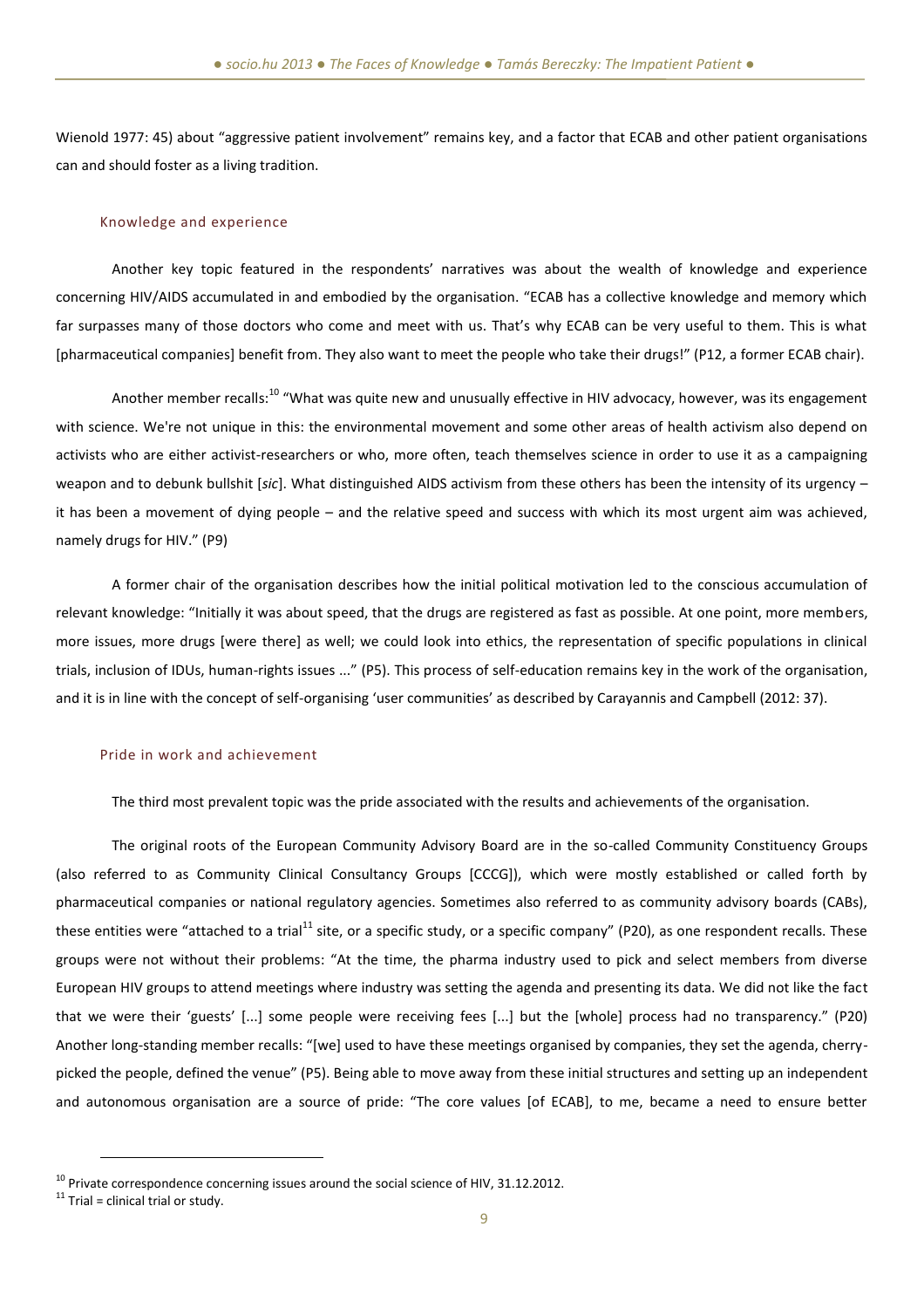treatment options, better care, faster delivery, equal access irrespective of groups of countries. There are still many unmet medical needs. [We are] bringing forward good standards of care" (P10), states one member.

#### Unified community

 $\overline{a}$ 

According to a recent report by the WHO, $^{12}$  HIV remains highly concentrated among some key subpopulations: men who have sex with other men; people coming from countries with generalised HIV epidemics; and injecting drug users. This means that the PLH community is far from homogenous. It seems, therefore, understandable that the theme of representativeness stands out in the interview narratives. In Europe, "ECAB tries to make sure that the community speaks in one voice" (P1), according to one ECAB member. Another member points out: "Being united makes you stronger as advocates" (P5, 6, 17).

Representativeness is combined with a strong sense of a united community. One member remembers what happened in early meetings: "[pharmaceutical company representatives] used to sit amongst us, which was a way for them 'to study and evaluate us'. Very soon, we had a procedure where they had to sit on one side of the table, while the community sat on the other side." (P17) Another respondent stresses that it took several years and a lot of targeted work to find unity and dispel feuds amongst different subgroups of the community: "The gays said they did not want to work with the junkies. The drug users said they did not want the gays at the table. But finally, we all had to realise that we were all in the same boat." (P6)

One particular story was recalled by five different respondents. Here is a quotation from one of them: "The formal story [from industry] was 'we want to share information with you so that we can get your honest opinion because your point is worthwhile'. But it was a little bit of a marketing exercise. In reality, these would typically be presentations that you see in conferences with the results. Occasionally, we would look at the protocols, but then they would come and say 'it's already been decided, and we cannot do much to change it, the researchers wanted this way'. So initially, [our involvement] would only be rubber-stamping." However, this attitude changed rapidly, partly due to a mishap at one of the first meetings: "It was in a meeting where there was a trial of a drug against CMV retinitis. And we were very critical about this, it was very invasive, and they came to the meeting and made the huge strategic mistake of bringing bodyguards with them. You know, we went into the room, and it was 1996–97, people were sick, people were very thin, and you had these GI Joes, these American bodyguards saying that they were from [company name] security to see that we were well taken care of. It was a very delicate double entendre." (P4)

"All that stuff went into the papers, and the moment was all right as they were fragile enough to say: 'Okay, let's do it your way'." (P4) Recalled by several interview respondents, the 'bodyguard incident' remains a vivid element of the institutional mythology of ECAB. It is also often seen as an original source of anti-industry sentiments by some members, although the relationship between EATG and the pharmaceutical industry has evolved tremendously and in very complex ways over the last

<sup>&</sup>lt;sup>12</sup> [http://www.euro.who.int/en/health-topics/communicable-diseases/hivaids/news/news/2013/11/hivaids-in-the-european-region,](http://www.euro.who.int/en/health-topics/communicable-diseases/hivaids/news/news/2013/11/hivaids-in-the-european-region) last accessed on 25.11.2013.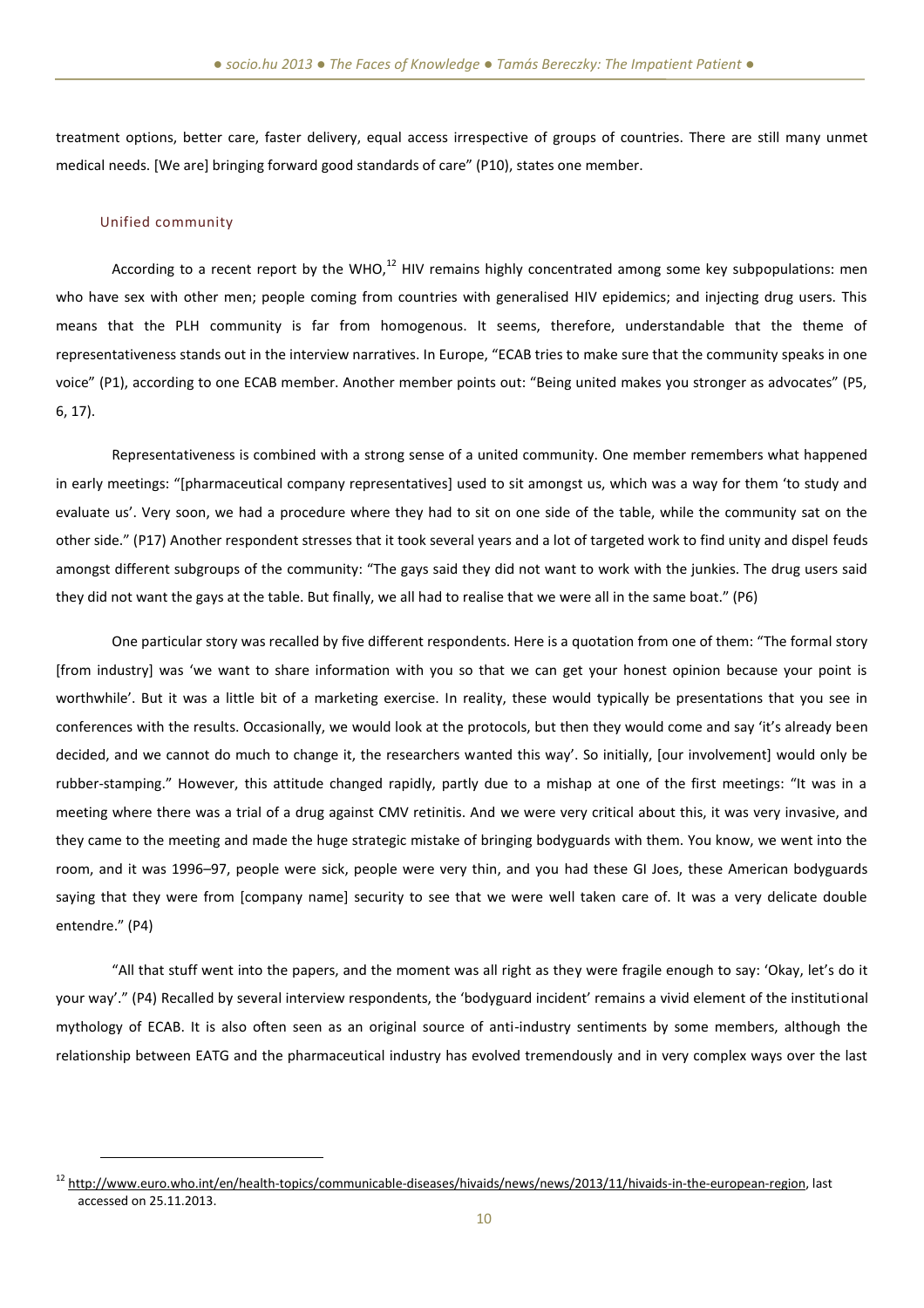15 years. When asked about key milestones in the history of ECAB, respondents consistently mentioned some important trials and protocols,  $access<sub>13</sub>$  and policy-related projects.

Before the actual content part of ECAB meetings starts, there is a minute of silence held "to remember those who were not born in those parts of the world where treatment is available, and those who did not live long enough to benefit from the advances of science" (P1). Observing the minute's silence remains a powerful and important rule. Despite major advances in treatment, the PLH community keeps losing members at a higher rate than a random group of the general population.<sup>14</sup> There is almost always someone that members will actually grieve for during the minute. For others, it is a moment of reflection and contemplation. Its ritual and symbolic value radiates a sense of serenity and elation to the entire meeting. It is a ritual that distinguishes ECAB meetings from an everyday business interaction among professionals. "A lot of my friends died because of AIDS, and I found the minute's silence an important way to remember and respect them and to focus on the meeting goals" (P15), one member pointed out.

#### **DISCUSSION**

#### A short history of ECAB

The European AIDS Treatment Group (EATG) was established in Berlin, Germany in 1992. One aim of the mission of the EATG is: "To achieve the fastest possible access to state-of-the-art medical products and devices, and diagnostic tests that prevent or treat HIV infection or improve the quality of life for people living with HIV, or are at risk of HIV infection,"<sup>15</sup> which it has been pursuing since its establishment.

The European Community Advisory Board (ECAB) was established five years later (in 1997), as the scientific working group of the EATG, although it has always retained a certain degree of independence. The task of the ECAB is to monitor pharmaceutical developments in the field of HIV/AIDS through active and targeted interaction and long-term cooperation with pharmaceutical manufacturers, regulators, and the scientific community working in the field. Pursuing this mission, ECAB builds on the work of volunteer expert patients in liaising with the pharmaceutical industry and other stakeholders.

An important milestone in the establishment of ECAB was the meeting held in Bergen, Norway during 11–13 April, 1997. When laying down the principles for work, the Bergen *Report on a workshop on Community Advisory Boards* started out from a ethical research stance. It describes the different types of community advisory entities existing at the time, making specific reference to an example from the public sector in the USA (CCG), one stemming from the PLH community in France (TRT-5), and one from the industry sector in Europe (Glaxo-Wellcome). The report also specifically refers to the EATG as "the main group involved with setting up Community Advisory Boards with various pharmaceutical companies".

From the early stages, the EATG distributed treatment-related news and information to its members and other treatment activists. Initially, before email and the internet became widespread, the European AIDS Treatment News was

<sup>&</sup>lt;sup>13</sup> 'Access' means access to treatment for people living with HIV. 'Treatment' refers to the complex concept of a standardised form or care including biomedical and psychosocial care, treatment, and prevention.

<sup>&</sup>lt;sup>14</sup> [http://www.aidsmeds.com/articles/mortality\\_rate\\_1667\\_23424.shtml,](http://www.aidsmeds.com/articles/mortality_rate_1667_23424.shtml) last accessed 26.11.2013.

<sup>15</sup> <http://goo.gl/sCSjKO>, last accessed on 01.01.2013.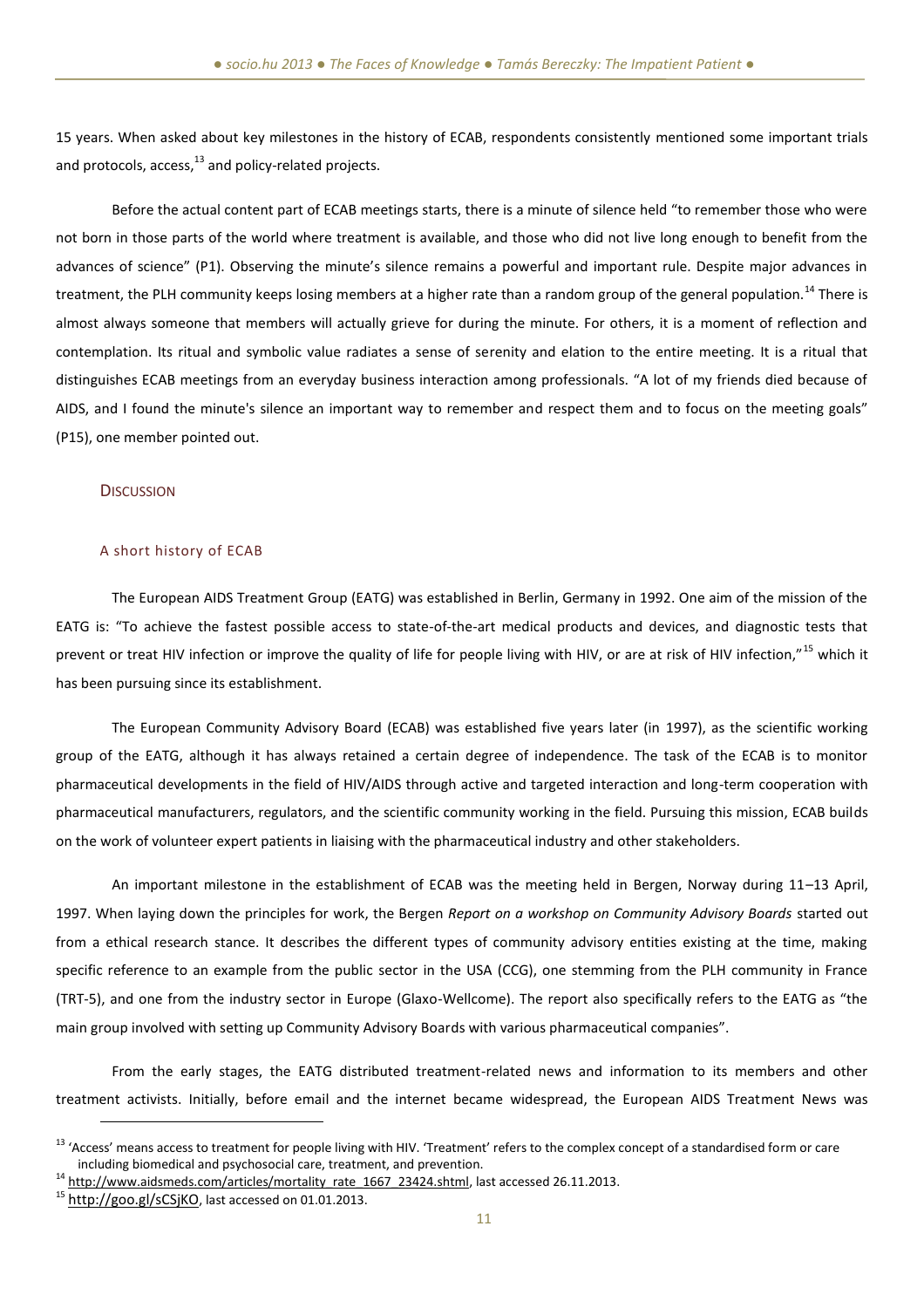distributed via fax. Edited by an informal group of members, the EATN was first published around 1997 and lasted until about 2002.

An essential change in the operation of the ECAB was achieved with the installation of the position of Scientific Officer, working as a full-time employee at the office of the European AIDS Treatment Group in Brussels in 2008. Hepatitis C (HCV) coinfection is one of the leading causes of death for PLH in Europe.<sup>16</sup> After an extensive consultation with the community and scientific advisors, the ECAB decided in 2007 to add HCV to its portfolio, and its work now extends to the monitoring and scrutiny of the development and research of HCV drugs. In 2012, the EATG/ECAB also created the position of Hepatitis Consultant, responsible for coordinating the work of the organisation around viral hepatitis.

Similar work started around tuberculosis (TB) in 2010, with a dedicated ECAB meeting organised around TB in 2013. Other areas of interest or importance are also covered in thematic multi-stakeholder meetings such as the Vaccine Meeting in 2008 or the Pre-exposure Prophylaxis (PrEP) Meeting in 2011.

At the end of 2012, the ECAB had 101 regular members, of whom 70 are EATG members, two are list-only members (participating with varied frequency in discussions and communication on the organisation's mailing list), and 29 are guests/candidate members. The membership covers a total of approximately 30 countries in Europe. While the ECAB is a membership-based organisation with individuals joining as members, there are certain rules for the selection of members: "ECAB members are chosen so as to represent the diverse needs, interests, and concerns of the entire spectrum of the European HIV patient community (women, men, IDUs, $^{17}$  ethnic minorities, people in detention, vulnerable groups, etc.). In terms of membership, priority is given to people living with HIV", provides the working protocol of the organisation.

Setting the agenda and placing the initiative into the community's own hands are cornerstones of the organisation's work and success. The ECAB reviews clinical trials and compounds from phase II trials upwards to phase IV, and the postmarketing efforts of companies. This is especially important for the novel model of knowledge production. The patient organisation is not only involved in the process, but actively steers and arranges it.

Recapping the description of patient organisations by Tsigas and Magee (2011: 524), the European AIDS Treatment Group is a patient organisation that actively covers all three key areas described here, while the ECAB focuses on the biomedical research process by exerting pressure on industry and regulators to shape the research and pharmaceutical development agendas. Tsigas and Magee also state that the aim of advocacy is to create social pressure, political accountability, and policy change. "Advocacy requires a specific expertise that is not always present or even desired by scientists. Thus, it is recommended that the scientific community build alliances with advocacy organisations to affect change" (2011: 525).

In his yet unpublished thesis,<sup>18</sup> James describes how "HIV activists have become knowledgeable negotiators invited and expected to effectively contribute to the determination of strategy whether in health governance, clinical guidelines or determining state policy". Community advisory boards like the ECAB have been successful in bringing together all of these different aspects of patient involvement, and have practically and successfully integrated them into the process of biomedical

<sup>&</sup>lt;sup>16</sup> [http://www.aidsmeds.com/articles/hiv\\_hcv\\_deaths\\_1667\\_21929.shtml,](file:///D:/socio.hu/AppData/Local/Microsoft/Windows/Temporary%20Internet%20Files/Content.IE5/I483J751/%22) accessed on 20.12.2012.

<sup>&</sup>lt;sup>17</sup> Injecting drug user.

<sup>18</sup> James, R., *Keep taking the tablets*, courtesy M. Wienold, 2012.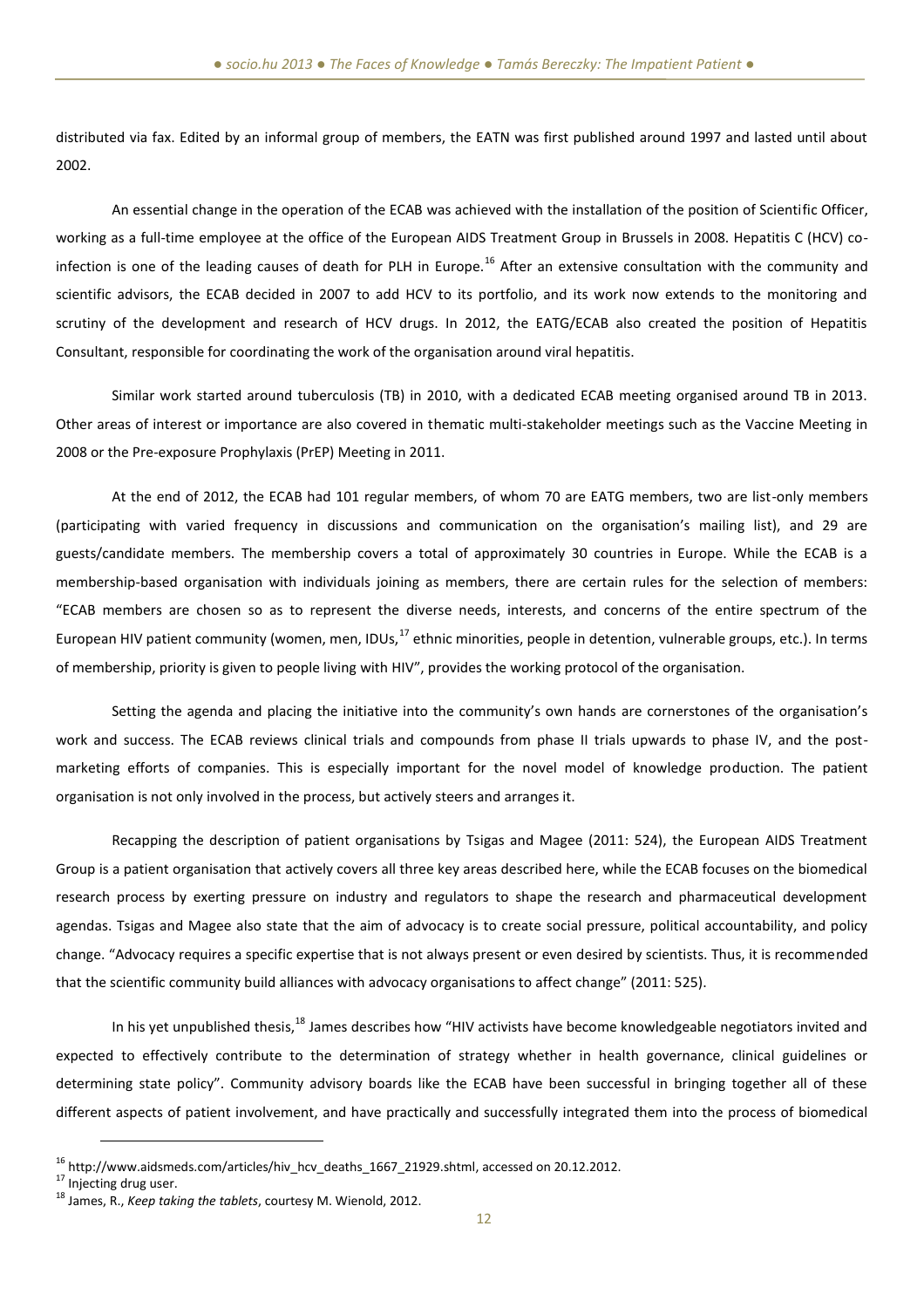research; cooperation with other stakeholders such as industry, academia and public regulators were also launched and pursued productively.

#### Current working structures and stakeholders of the ECAB



## The current structure of ECAB in relation to relevant stakeholders

**EATG** = European AIDS Treatment Group

**ECAB** = European Community Advisory Board

**Office** = The office of EATG located in Brussels, Belgium

**PWG** = Policy Working Group of EATG

**TG** = Training Working Group of EATG

**Scientific community** = Different stakeholders from the science/academic community including research institutions, networks

**International institutions** = Regulators and institutions at the national and European levels

**Patient organisations and CABs** = Patient and treatment/advocacy organisations in the field of HIV/AIDS and other disease areas

**Pharma companies** = Pharmaceutical companies involved in the research, development, manufacturing and distribution of compounds intended to treat HIV, HCV, HBV and other co-infections.

Based on this structural map of ECAB and the relevant stakeholders around it, the following relations can be described. Numbers correspond to the numbers of relationships in the diagram above.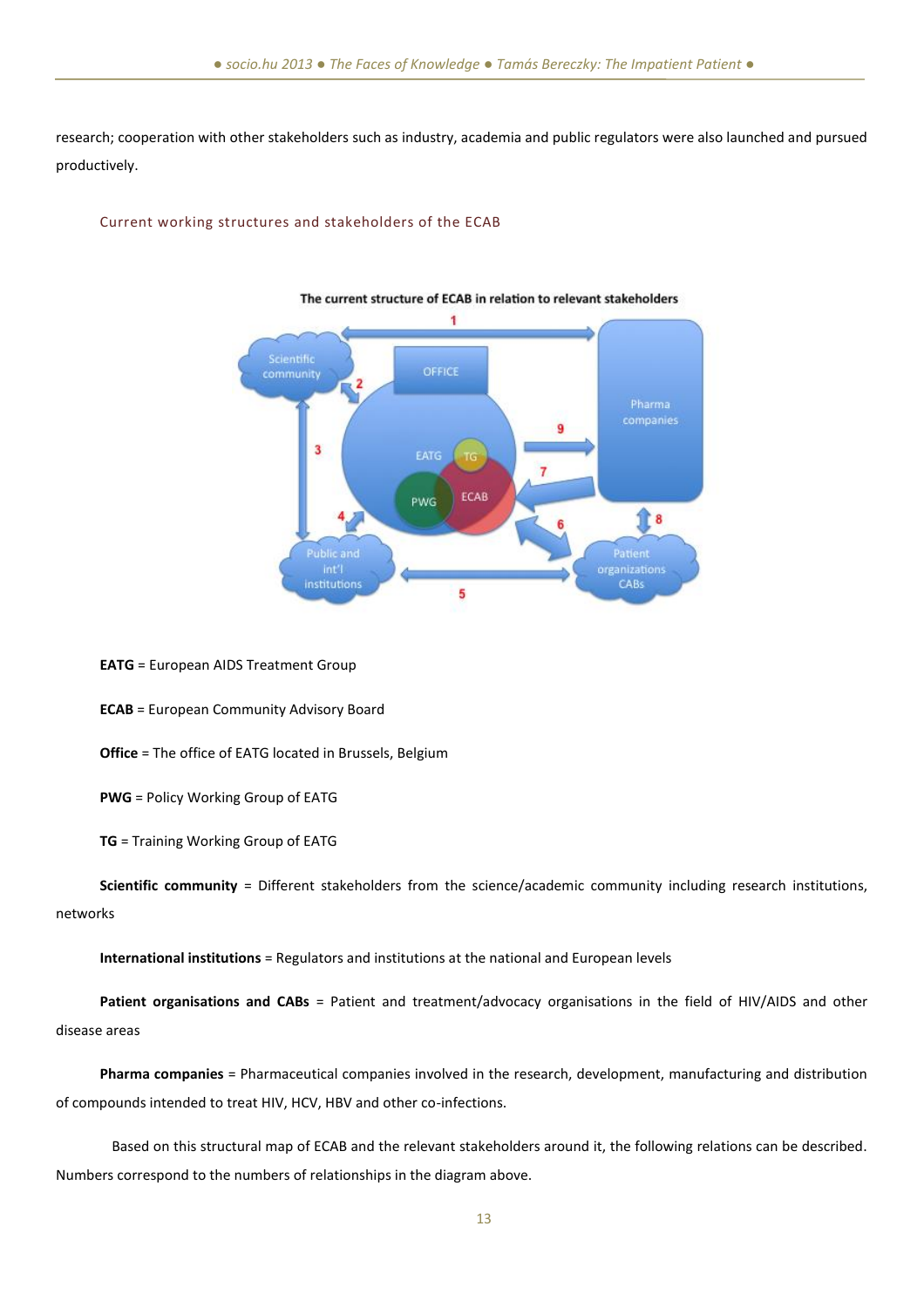The relationship between the scientific community and the pharmaceutical industry is beyond the control, but not necessarily beyond the scope of the ECAB.

Currently there is no formal relationship between the EATG/ECAB and the scientific community.

The ECAB does not control the relationship between the scientific community and public and international institutions, but it can influence that relationship indirectly. Treatment activists can exert pressure on governments and international institutions to achieve universal access to treatment.

Relationships between public and international institutions and the EATG are partly formalised. These relations contain a lot of potential that can be exploited through the more conscious involvement of the ECAB and its members.

The relationship between public and international institutions and patient organisations is not within the scope of control of the ECAB. However, it is capable of exerting some influence through lobbying and spreading the know-how amassed in the EATG/ECAB over the years.

The relationship between patient organisations (CABs) and the ECAB is partly formalised. The ECAB has assisted in the establishment of several country- and disease-specific community advisory boards.

The relationship between the ECAB and the pharmaceutical industry is strong. This particular aspect of the relationship involves not only the flow of support and information from industry to the ECAB, but also a reciprocal flow of information, skills and know-how.

The relationship of patient organisations and pharmaceutical companies can be strongly influenced by the ECAB, and in a concerted way through lobbying and leveraging on the role of the EATG/ECAB as a leading patient and advocacy organisation in Europe.

The reverse relationship between the ECAB and the pharmaceutical industry entails the flow of information from the ECAB to the companies, and is currently seen as being weaker than it could or should be.

#### The quadruple helix of the ECAB

Wienold describes community advisory boards as "quadrilateral structures" with community representatives, clinical researchers ("university"), pharmaceutical industry ("industry") and drug-regulatory authorities ("government") participating (2002: 4). He does not mention the concepts of innovation or knowledge production; however, he does point out that information and communication are important in this process of collaboration among the four stakeholders.

Recapitulating Leydesdorff and Etzkowitz's triple-helix model (Leydesdorff 2011: 26), and the extended proposal by Leydesdorff adding "an alphabet of 20+ helices" to the model (2011: 32), and also taking into consideration the "quadruple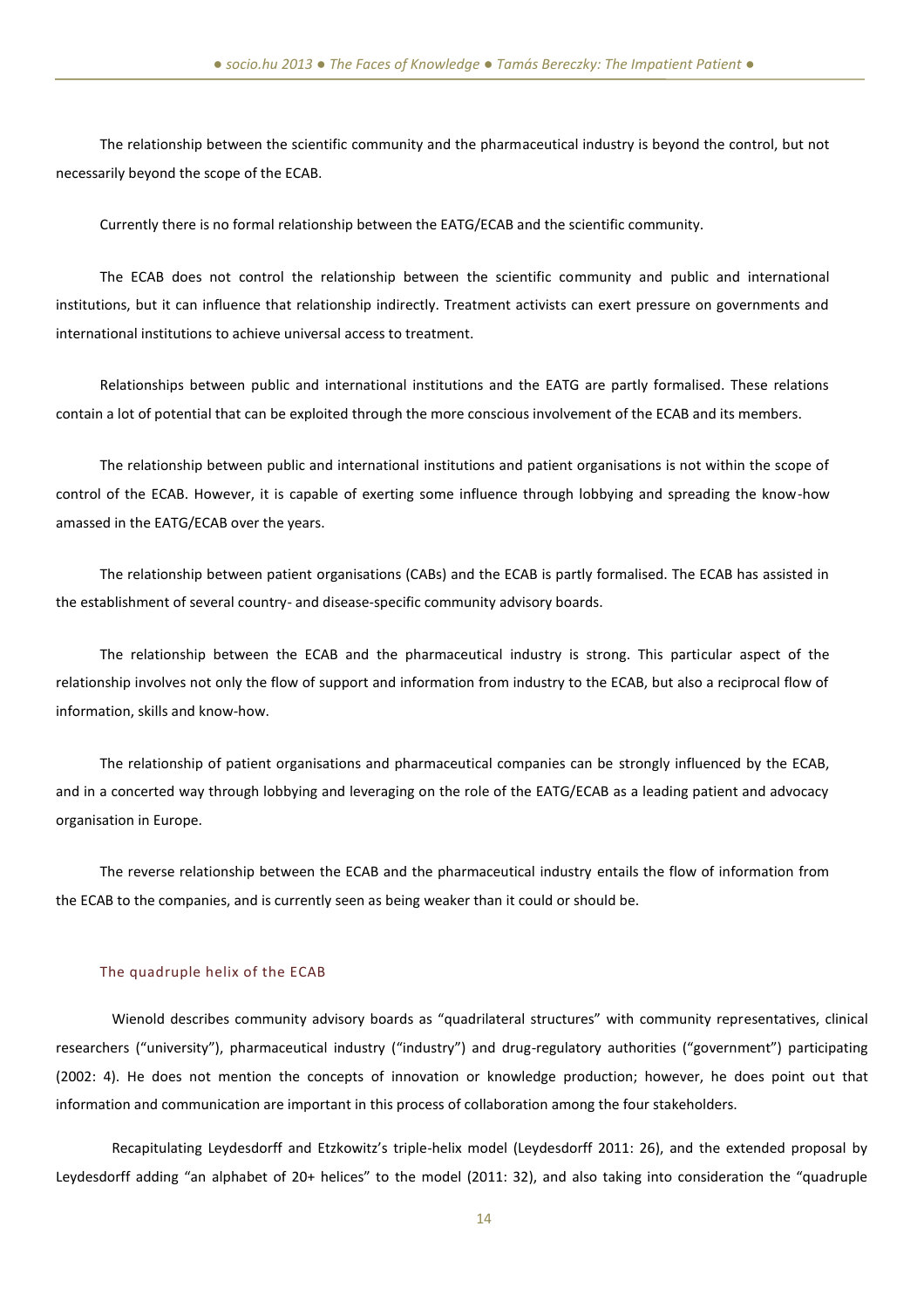helix" described by Carayannis and Campbell (2012), this paper proposes a revised quadruple helix model for the operation of the ECAB and similar organisations. In this case, the new dimension of "expert patients" or "civil society" is added to the model. The simplified diagram below shows the ideal state of the system, which is conceived here as dynamic and in constant flux.

The relationships of the different stakeholders is characterised by an interplay of interests, thus it is also reflective of the actual state of play in the given environment. This environment is "global" or "international" *per se* in the case of ECAB, as the organisation itself is pan-European; it acts on a European, and to a certain extent global level, and the stakeholders on the industry side are typically multinational companies. This fact partly removes the work of ECAB from national economies, but also creates a dynamic tension. Primary policy objectives, based on knowledge production in the quadruple helix, often need to be implemented on the national level (e.g. making sure that proper health-care standards are realised for all people living with HIV in a given country).

Kotsis and Nagy mention that the triple helix is both an analytical and a normative model (2010:123). It helps not only to understand how innovation comes about in the interaction of the three (or in this case four) helices, but also may help steer the organisation towards a more conscious use of its resources and networks.



## The quadruple helix of ECAB

ECAB can be seen, and positioned as, a novel vehicle of innovation.

.<br>Wienold, M., Community Participation in Clinical Research, Hanover, 1997 and Darbyshire, J.,<br>Patient Groups - Do they have anything to say?, in: European AIDS Treatment News, Spring 2001, 8-9.

### **CONCLUSIONS**

The informal structures of advocacy work in the civil sector (or in the intersection of the civil and public sectors) allow for flexibility, speed and non-conventional tools in the implementation of interests. However, the professionalisation and standardisation of certain knowledge elements and procedures are inevitable. The particular dynamism and, sometimes, radical thinking of the civil sector add new momentum to the approaches of the other stakeholders.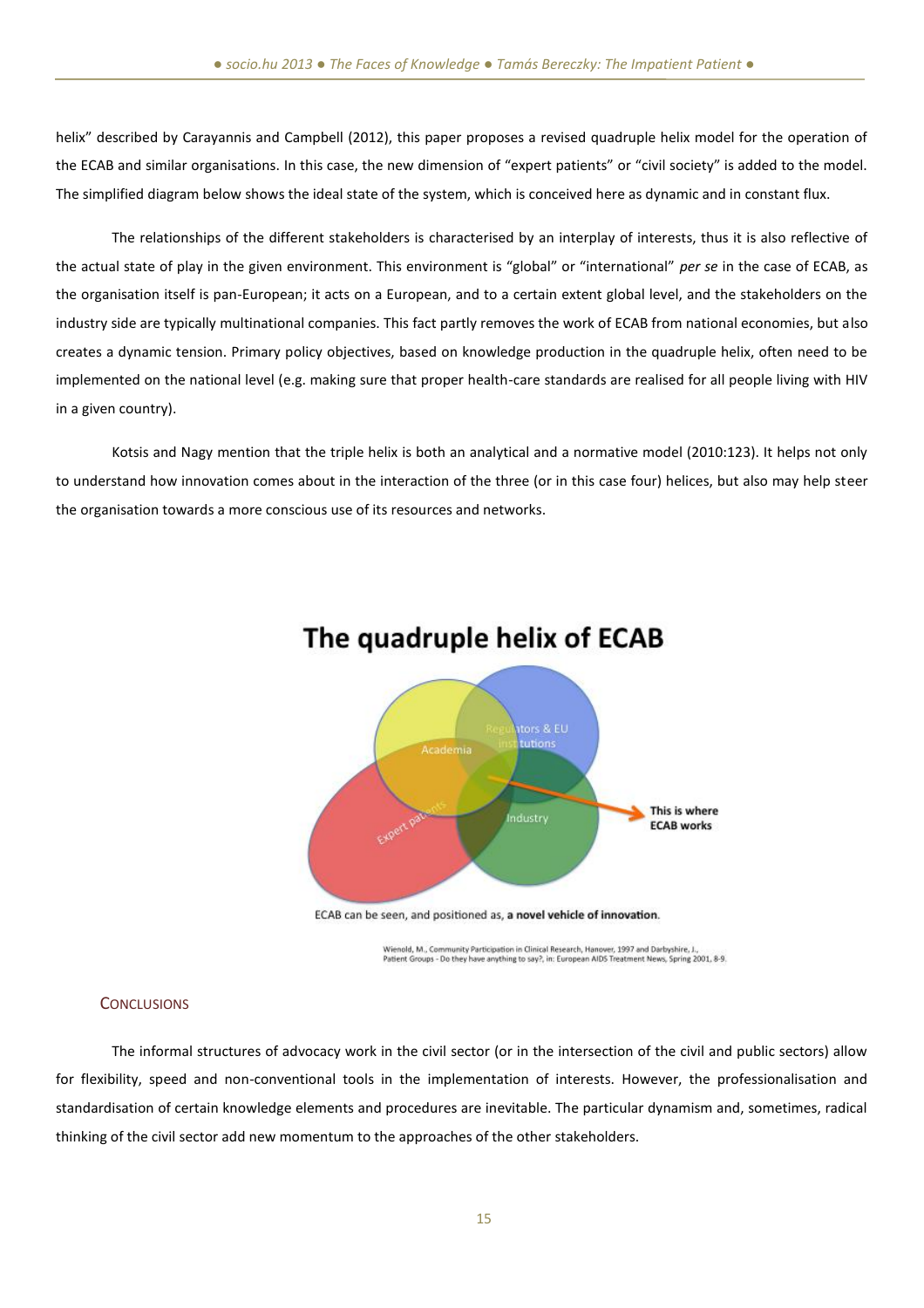One of the key achievements of this politically highly motivated HIV/AIDS treatment activism was the introduction of the accelerated registration process of pharmaceuticals at the relevant supervisory bodies in the USA and the EU, which led to an unprecedented development in the research and treatment of the HIV infection. With almost 30 different compounds and the successful paradigm of combination antiretroviral therapy (cART or HAART), PLH can now live in good health for almost as long as their "healthy" counterparts.

Wienold refers to certain limitations of the community advisory board model (2002: 6 pp). There is a certain opportunity for the ECAB to consciously spread the know-how of community involvement to other disease areas, or even the generalised model of civil involvement to the NGO sector at large. For example, the EATG/ECAB is currently engaged in developing the concept of a 'school of excellence' for HIV patients ('Patient Academy'), supporters and other patient organisations in different disease areas, in order to allow for the mapping and institutionalisation of the immense informal knowledge that exists within the organisation.

Wienold points out that working as a community representative on a CAB "requires a lot of time and effort from the individual participant" (2002: 6); and underlines the importance of continuous education and capacity building. Formalised structures and a rigorous documentation of institutional memory is even more important for the reasons of what he calls 'attrition' (i.e. the death or otherwise disappearance of an experienced expert patient from the organisation). This process can and should be countered by a more conscious and targeted cooperation across all stakeholders as reasonable and long-term patient involvement in the innovation process yields clear benefits to all parties concerned.

"I think the industry is getting less and less interested, they don't see the importance today as much as they did in the past […] They can sell the products to any country without going to any NGO. They don't need the stamp of approval as they did in the past" (P2, to one ECAB member during interview). This reality of the market calls for additional efforts and a conscious stride towards excellence in the work of patient organisations. The organisation's relevance can only be ascertained if its professional stance is consistently supported by content.

Therefore, political advocacy and work become more and more important in the process of integrating patient organisations, and civil society in general, into the knowledge production and distribution process. For example, the EATG codrafted the resolution of the European Parliament on HIV/AIDS in 2009–2010, calling for the Member States of the EU to promote research in the field of HIV/AIDS (EP 2010). The PLH community has demonstrated many times how political pressure can influence the industry, the state and also academia to take a different course of action. With the establishment of reliable and easy-to-manage treatment options for PLH, the will to survive has become a less pressing objective, at least in the parts of the world that are not resource-limited.

It is also assumed here that peer helpers can (and should) play an important role in providing support to other PLH. Through shared and similar experiences, peer helpers and expert patients bring to the equation the added value of credibility and authenticity towards other PLH. Their involvement in the provision of psychosocial services could ease the increasing burden on health-care systems. Also, their visibility and work can implicitly contribute to the erosion of stigmatisation and discrimination against HIV/AIDS and people living with HIV. Eatough and Smith, quoting Riessman, point out that "sense making is always both an individual and social product" (2006: 115). Expert patients are the focal point of this process.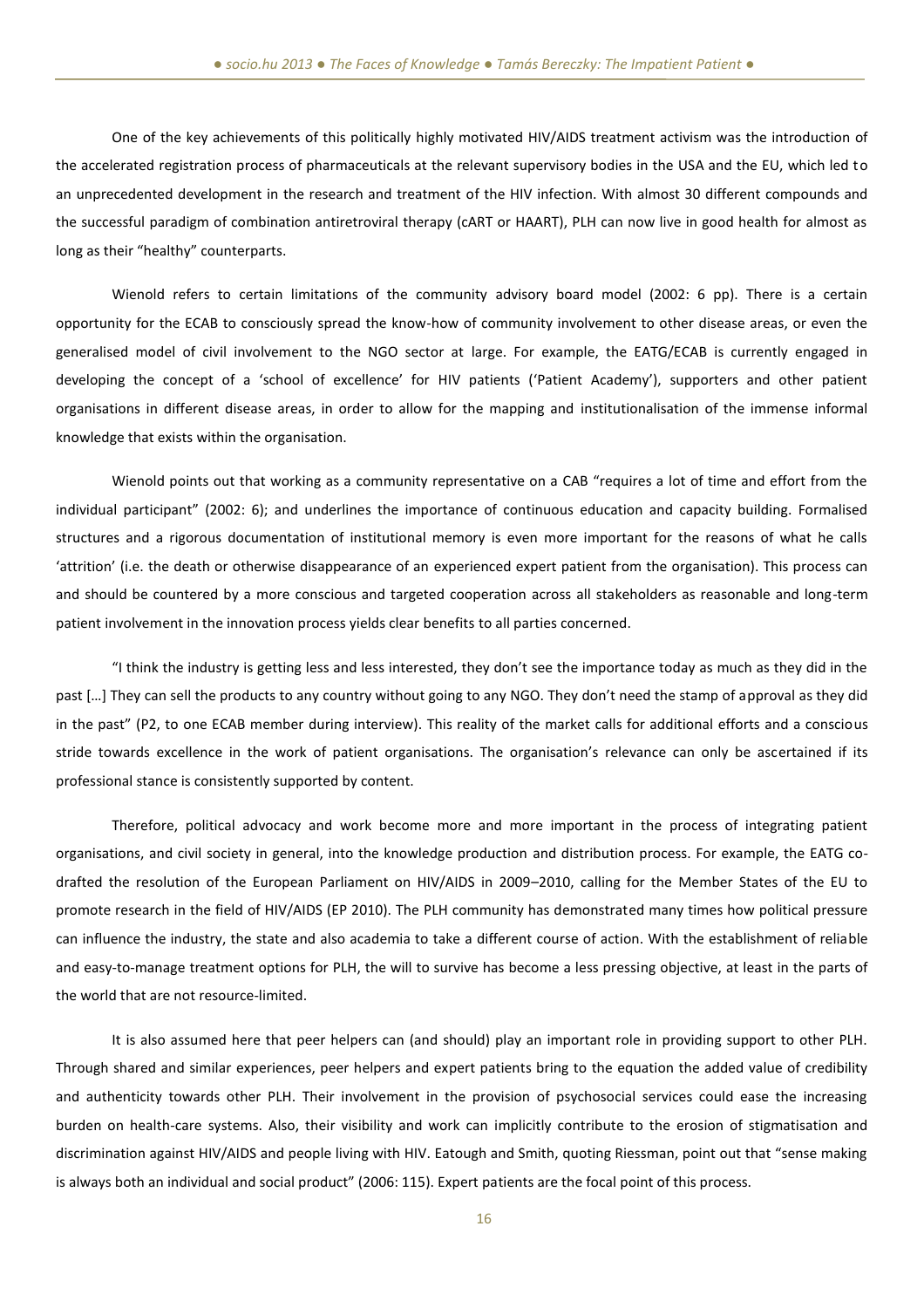In her essay, Decoteau describes a "shift in both the discursive construction of AIDS and the material symptoms of the disease". She assumes that this has caused a disconnect between the signified of AIDS and its signification in the public sphere (2008: 230). Treatment activists, prevention advocates and expert patients in fact work in the "grey zone" between the dominant and hidden, spectral frames of HIV/AIDS.

While mostly firmly rooted in the highly medicalised and rational tradition of scientific research and reliable treatment, expert patients who live with HIV are also the embodiment of the disease, and the success of their work is often dependent on how far they are able to balance between the strategy of calm and composed "survivorhood" and "haunting" the audience in order to get the message across (Decoteau 2008: 232). Thereby, expert patients, through their presence, become active vehicles of the fight against stigma and discrimination, and also actively, even if not consciously, use their empowerment to overcome the "victim-blaming" frames in the discourse of HIV/AIDS. The risks are mainly associated with stigma and the fear from disease; while the benefits with perceptions in society that frame PLH as victims and/or terminally ill patients who are bound to die within short, hence induce pity.

The emancipation of the "patient" (the person living with HIV/AIDS) is thus key. It implies the recognition of the fact that the person living with HIV is more than the patient sufferer of their disease and medical interventions. 'Patients' become 'consumers' (i.e. active participants, conscious partners in the construction of their disease and its progression). Empowerment yields more conscious citizens who will be able to take better care of themselves and their peers.

This research argues for more inclusive scientific projects where PLH are not only the subjects of research but also active participants involved from the stage of study design, through assessment to evaluation. As demonstrated through the example of ECAB, this concept has been working very well in biomedical research for many years – and it is spreading to the field of social sciences.

Some limitations of this study must be recognised. The geographical dispersion of the participants and the fact that English is used as a common language while it is not the native tongue of the majority of the participants are key factors that needed to be controlled for. Also, more focused exploration of the experience of the participants about their personal involvement in knowledge production could shed more light on the possibilities to improve the working model described here. Participants usually took great pride in their involvement in ECAB, which sometimes 'carried them away' during the interviews.

The author believes that the example of the EATG/ECAB argues for the use of the potentials offered by the patient community and peer helpers in areas like prevention, adherence, psychosocial support to other patients, outreach to hidden and difficult-to-reach populations, education and training for the medical profession, or study design. A more conscious use of these resources is also empowering for the patients. "Getting more involved with the scientific community, and initiating research – to the extent that our expertise allows, the ECAB should be more involved in proposing research questions that are interesting for the community", argues one ECAB member. The bottom-up process of innovation from the civil society as described by Carayannis and Campbell (2012: 3) is realised intuitively.

Adding a fourth dimension to the triple helix of knowledge production, that of the civil society, in a conscious and planned way, will make sure that an arch can be drawn from the expert patient to the empowered citizen. People who are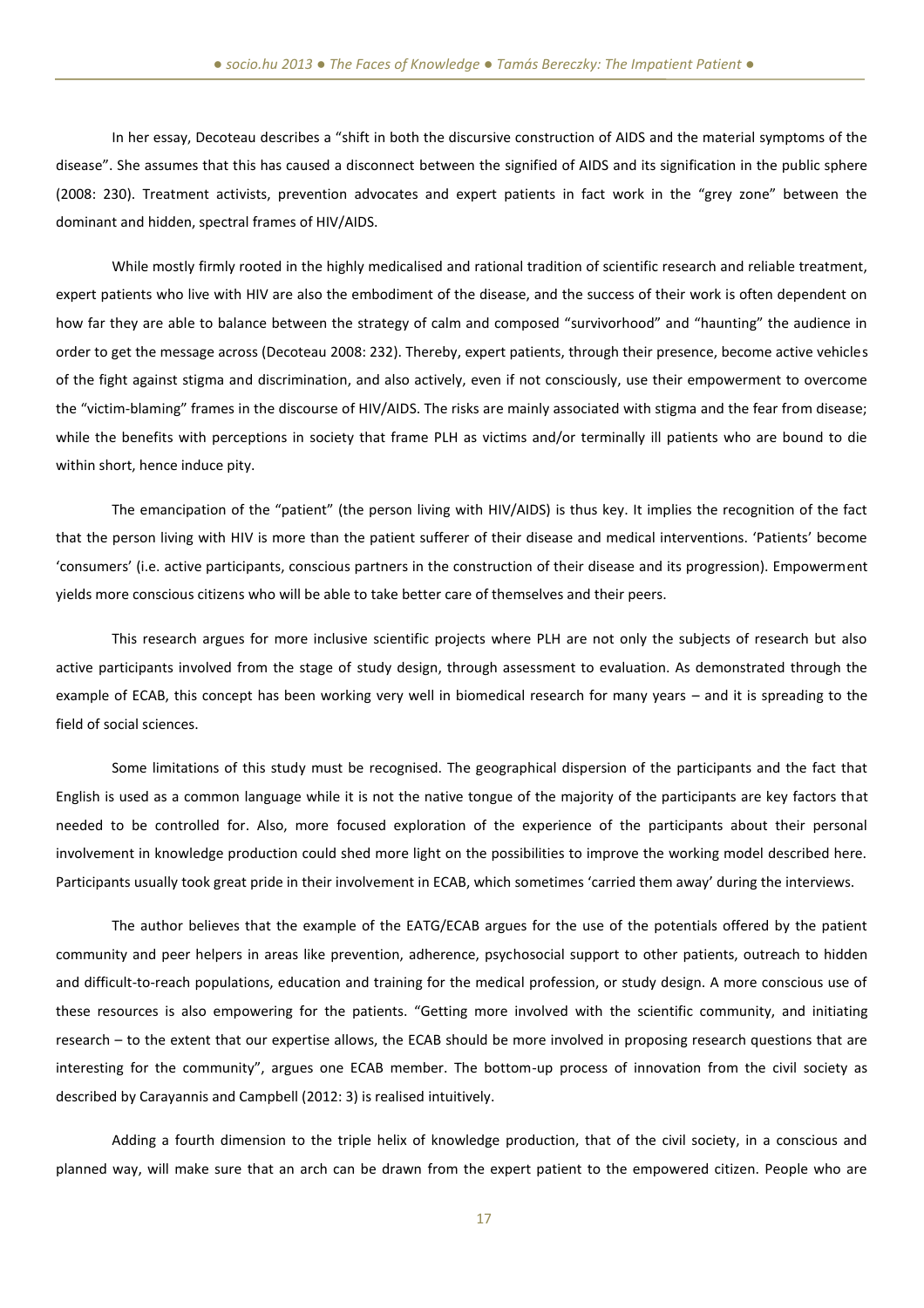aware of their choices and know the limits and expanse of their freedom of action can also contribute more actively and meaningfully to the functioning of democracy.

The exploration of the directions, depth and outcomes of such patient involvement remain subjects to further observation and research. Additional research could also shed light on how far and in which directions the triple/quadruple-helix model can be expanded, and whether or not the helix model is tenable at all for the description of the changing landscape of innovation and knowledge production with the involvement of patient communities. Thereby, 'patients' and 'subjects' of research can and should become active 'participants'. As evidenced by the example of the European Community Advisory Board, and demonstrated by this case study, the structured and systematic involvement of patient organisations and the civil society seems to be a reasonable and feasible step in the design of future research.

#### ACKNOWLEDGEMENTS

The author would like to express his sincere thanks to everybody who provided help, attention, and support. I owe thanks to them for their time and patience, and especially for the work they have done to support and improve the lives of people living HIV/AIDS in Europe and around the world. I also thank all members of the European Community Advisory Board and of the European AIDS Treatment Group for their contributions and support.

This project was co-funded by the European AIDS Treatment Network (EATN) and the European AIDS Treatment Group (EATG).

The European Community Advisory Board (ECAB) was established in 1997 as a forum for interaction between the community of people living with HIV ("patients", "PLH") and the pharmaceutical industry. Currently ECAB operates as a working group of the European AIDS Treatment Group (EATG), a European voluntary patient organisation for PLH that covers the WHO Europe region.<sup>19</sup> The EATG works to improve the daily lives of people living with HIV/AIDS covering three key activity areas: scientific research in the field of HIV/AIDS and relevant co-infections (HCV, TB etc.); policy and advocacy to facilitate better access to vital medication for PLH including pricing issues; and capacity building that includes organising training courses internally and externally on treatment literacy and advocacy, the medical, social and political aspects of living with HIV/AIDS.<sup>20</sup> The ECAB is the working group responsible for the scientific research related activity of the EATG.

The European AIDS Treatment Network (NEAT) was established in 2007 with the objective to "create a durable European collaboration for clinical Research in HIV/AIDS therapeutic approaches towards the goal of defining optimal strategies for the management of HIV infection in adults and children. NEAT is designed to exploit and capitalise on the wealth of existing but dispersed European expertise, resources and capacities in order to make concerted efforts which will have a decisive impact in the fight against AIDS. $"^{21}$ 

*Budapest/Brussels, September 2013*

<sup>19</sup> [http://www.euro.who.int/en/where-we-work,](http://www.euro.who.int/en/where-we-work) accessed on 22.12.2012

<sup>20</sup> [http://www.eatg.org,](file:///D:/socio.hu/AppData/Local/Microsoft/Windows/Temporary%20Internet%20Files/Content.IE5/I483J751/%22) accessed on 22.12.2012

<sup>21</sup> [http://www.neat-noe.org/?q=content/about-neat,](file:///D:/socio.hu/AppData/Local/Microsoft/Windows/Temporary%20Internet%20Files/Content.IE5/I483J751/%22) accessed on 23.12.2012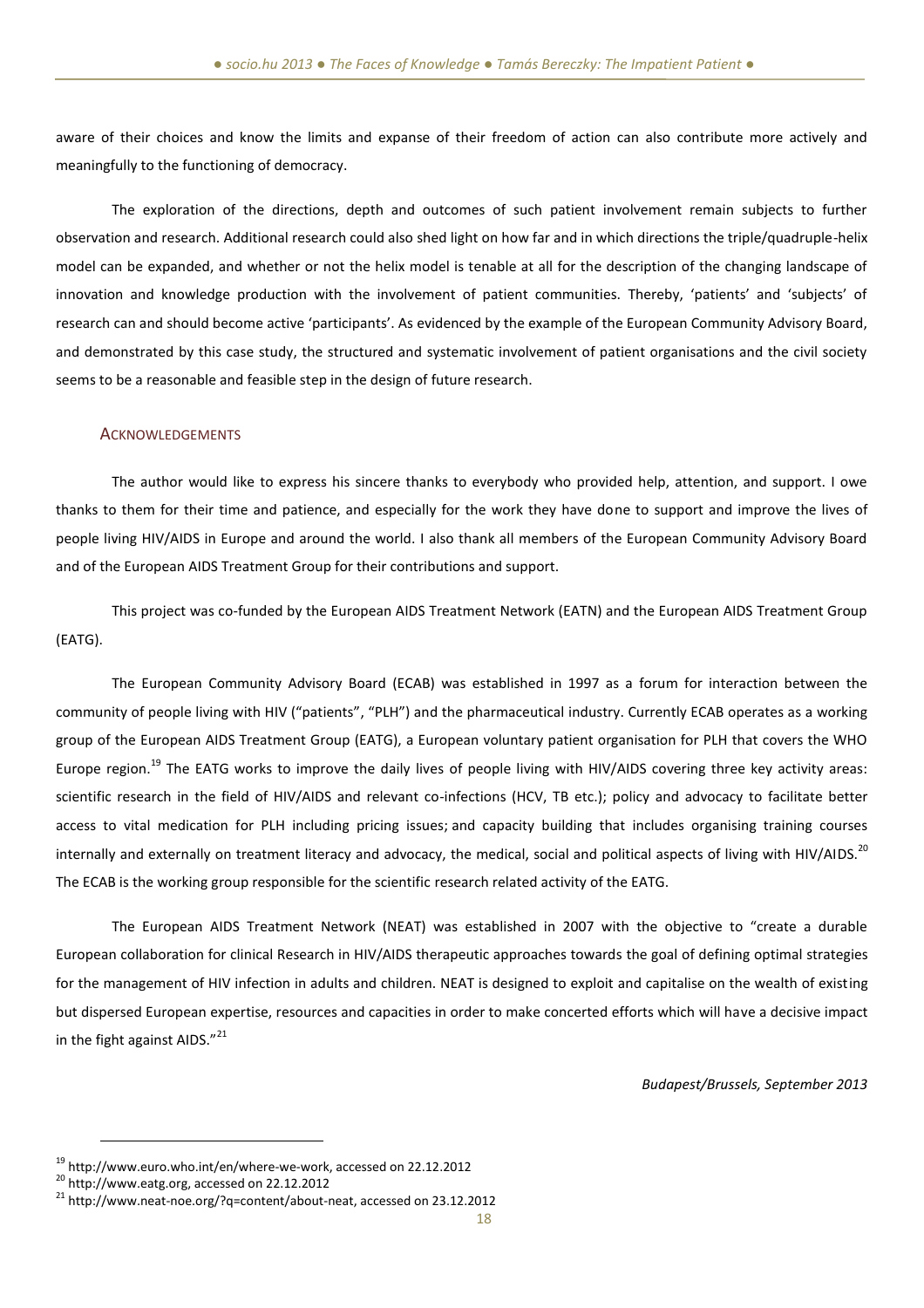## LIST OF ABBREVIATIONS

| <b>AIDS</b> | Acquired Immunodeficiency Syndrome              |
|-------------|-------------------------------------------------|
| CAB         | <b>Community Advisory Board</b>                 |
| CCCG        | <b>Community Clinical Consultancy Group</b>     |
| <b>DSMB</b> | Data Safety Monitoring Board                    |
| <b>EACS</b> | <b>European AIDS Clinical Society</b>           |
| EASL        | European Association for the Study of the Liver |
| <b>EATG</b> | European AIDS Treatment Group                   |
| EATN        | <b>European AIDS Treatment News</b>             |
| <b>ECAB</b> | <b>European Community Advisory Board</b>        |
| EMA         | <b>European Medicines Agency</b>                |
| EU          | <b>European Union</b>                           |
| <b>HCV</b>  | <b>Hepatitis C Virus</b>                        |
| HIV         | Human Immunodeficiency Virus                    |
| IAS         | <b>International AIDS Society</b>               |
| IDU         | <b>Injecting Drug Users</b>                     |
| NEAT        | European AIDS Treatment Network (FP 7 project)  |
| NGO.        | Non-Governmental Organisation                   |
| PLH         | People Living With HIV and AIDS                 |

WHO World Health Organization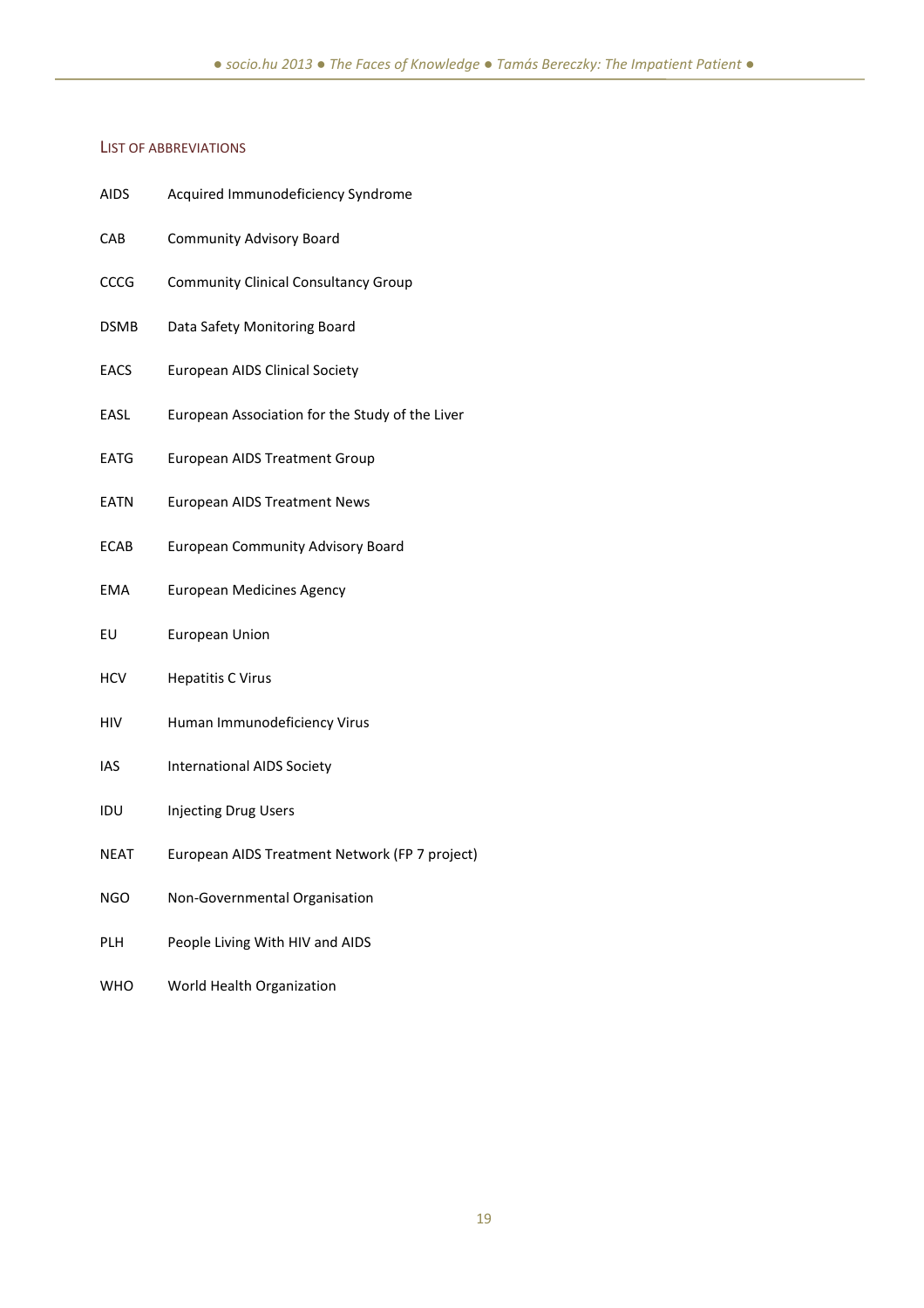#### LIST OF REFERENCES

- Anderson, M., Elam, G., Gerver, S., Solarin, I., Fenton, K. & Easterbrook, P., '"It took a piece of me'": Initial responses to a positive HIV diagnosis by Caribbean people in the UK. In *AIDS Care*, Vol. 22, No. 12, December 2010, 1493–1498.
- Caldon, L.J.M., Marshall-Cork, H., Speed, G., Reed, M.W.R, & Collins, K.A., 'Consumers as researchers innovative experiences in UK National Health Service Research'. In *International Journal of Consumer Studies* 34 (2010) 547–550, Blackwell Publishing, 2010.
- Carayannis, E.D. & Campbell, D.F.J., '*Mode 3 Knowledge Production in Quadruple Helix Innovation Systems'*, SpringerBriefs in Business 7, 2012.
- Decoteau, C.L., 'The Specter of AIDS: Testimonial Activism in the Aftermath of the Epidemic'. In *Sociological Theory* 26:3 September 2008, 230– 257.
- Eatough, V. & Smith, J.A., 'I feel like a scrambled egg in my head: An idiographic case study of meaning making and anger using interpretative phenomenological analysis'. In *Psychology and Psychotherapy: Theory, Research and Practice* (2006), 79
- EP [European Parliament] (2010) *European Parliament resolution on a rights-based approach to the EU's response to HIV/AIDS* 2010 July 8— P7\_TA(2010)0284—Retrieved on 2013-09-20 from http://www.europarl.europa.eu/sides/getDoc.do?pubRef=-//EP//TEXT+TA+P7-TA-2010-0284+0+DOC+XML+V0//EN
- Henderson, A. & Henderson, P., 'The recognition and valuing of patient knowledge: a way forward'. In *International Journal of Consumer Studies* 34 (2010) 613–616, Blackwell Publishing, 2010.
- Kielmann, K. & Cataldo, F., 'Tracking the rise of the "expert patient" in evolving paradigms of HIV care'. In *AIDS Care* Vol. 22, Supplement 1, 2010, 21–28.
- Kotsis, Á & Nagy, I., 'Az innováció diffúziója és a Triple Helix modell'. In *Kutatás közben*, Educatio, 2009/1, 121–136.
- Leydesdorff, L. & Etzkowitz, H., 'The Triple Helix as a Model for Innovation Studies', (Conference Report). *Science & Public Policy* Vol. 25(3) (1998) 195–203, http://www.leydesdorff.net/th2/spp.htm, accessed on 23.11.2012.
- Leydesdorff, L. & Zawdie, G. (2010) 'The triple helix perspective of innovation systems'. *Technology Analysis & Strategic Management*, 22:7, 789–804.
- Leydesdorff, L., 'The Triple Helix, Quadruple Helix, ..., and an N-Tuple of Helices: Explanatory Models for Analyzing the Knowledge-Based Economy? *Journal of the Knowldege Economy*, March 2012, 3:1, 25–35.
- Lindberg, M., Danilda, I. & Torstensson, B-M., 'Women Resource Centres A Creative Knowledge Environment of Quadruple Helix', Journal of the Knowledge Economy, March 2012, 3:1, 36–52.
- Oberman Peterka, S., Delic, A. & Wilgelm, O., "*Triple helix" model – Why is not easy to implement? Case of Grow Your Business Programme in Croatia*. Conference Proceedings: International Conference of the Faculty of Economics Sarajevo (ICES). 2012, p866–875.
- Potter, J. & Wetherell, M. (1987) *Discourse and Social Psychology: Beyond Attitudes and Behaviour*. Sage, London.
- Sameroff, A.J. (1987) 'The Social Context of Development'' In George, R., Oates, J., Wood, C. (eds.), *Methods and Skills Handbook.* Milton Keynes, The Open University, 2005.
- Tsarenko, J. & Polonsky, M.J., '"You can spend your life dying or you can spend your life living": Identity transition in people who are HIVpositive'. In *Psychology and Health*, Vol. 26, No. 4, April 2011, 465–483.
- Tsigas, E., & Magee, L.A., 'Advocacy organisations as partners in pre-eclampsia progress: patient involvement improves outcomes'. In *Best Practice & Research Clinical Obstetrics and Gynaecology* 25 (2011) 523–536, Elsevier, 2011.
- Wienold, M., 'Community Participation in Clinical Research, Hanover, 1997 and Darbyshire, J., Patient Groups Do they have anything to say? In *European AIDS Treatment News*, Spring 2001, 8-9.